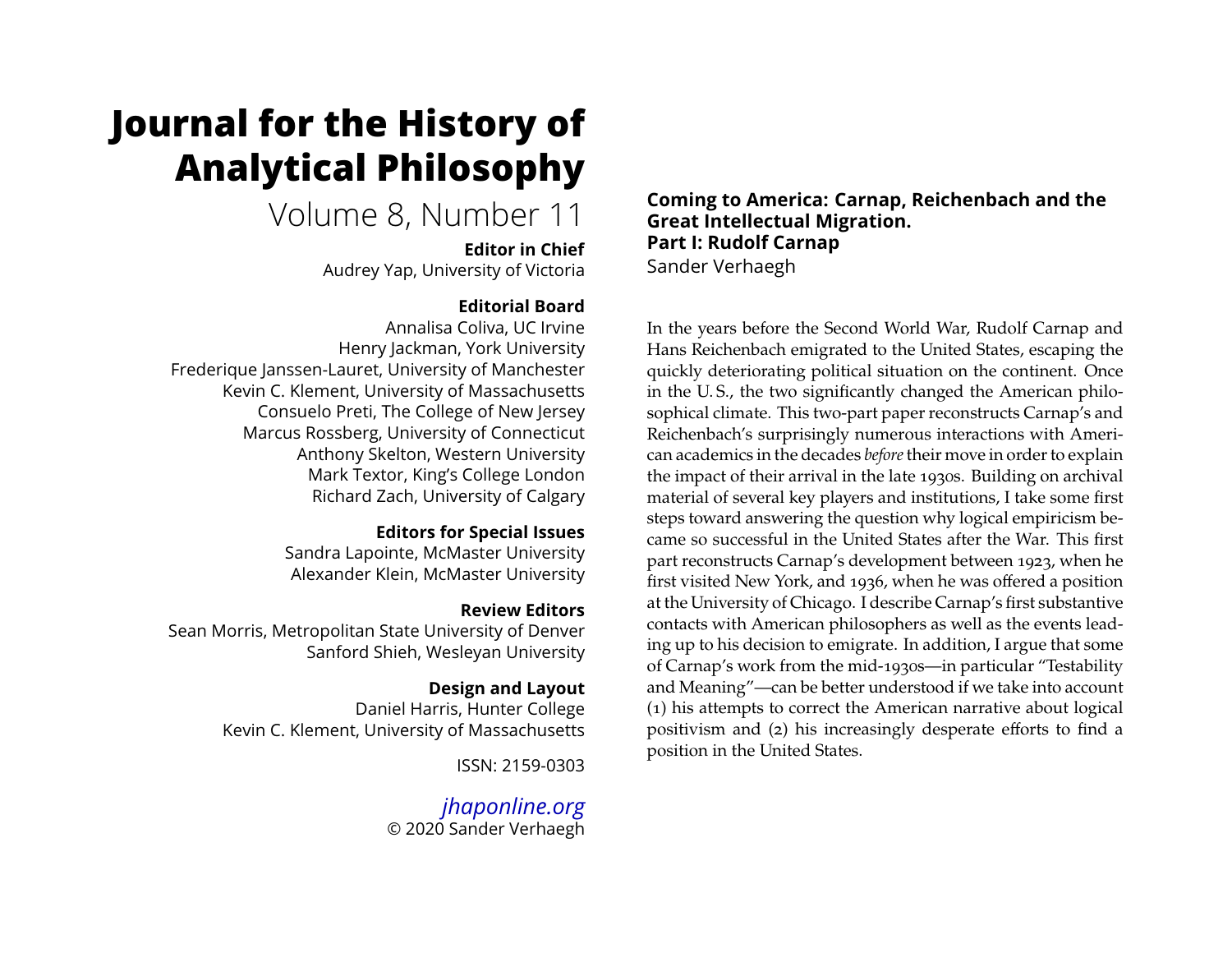# **Coming to America: Carnap, Reichenbach and the Great Intellectual Migration. Part I: Rudolf Carnap**

# Sander Verhaegh

Von den Vereinigten Staaten . . . habe ich . . . den Eindruck gewonnen, dass es in geistiger Beziehung eine fruchtbarere Zukunft verspricht, als man bei uns meist glaubt, und daher auch kein undankbarer Boden sein würde. Das Volk . . . ist freilich oft unreif aber auch unbelastet, und scheint nach würdigen Aufgaben auszuschauen, die seine unverbrauchte Kraft anlocken.

Rudolf Carnap to Heinrich Scholz, 13 August 1923

#### **1. Introduction**

In the late 1930s, a few years before the start of the Second World War, a small number of European philosophers of science emigrated to the United States, escaping the increasingly perilous situation on the continent. Among the first expatriates were Rudolf Carnap and Hans Reichenbach, the joint editors of *Erkenntnis* and arguably the most influential logical empiricists of their time. Reichenbach came to the United States via Istanbul, where he had spent a few years after the Nazi government had dismissed him from his job in Berlin. Carnap abandoned his post at the German University in Prague, where he had grown increasingly concerned about the rapid spread of fascist ideology among his students and colleagues [\(Carnap 1963,](#page-21-0) 34). Once in the United States, Carnap and Reichenbach assumed positions at the University of Chicago and UCLA, where they continued developing scientific philosophy in a new institutional setting.

The emigration of Carnap and Reichenbach had a tremendous impact on the course of postwar academic philosophy.

In Europe, the philosophers had been active members of two relatively minor groups of scientific philosophers: the Vienna Circle and the Berlin School. In the United States, however, Carnap and Reichenbach became the intellectual leaders of a movement that significantly changed the American philosophical landscape. Whereas pragmatism, idealism, and naturalism had been the most influential schools in the United States, American philosophers quickly began to develop views about meaning, method, and metaphysics that were heavily indebted to the movement that originated in Europe. After the Second World War, American departments of philosophy started to be increasingly dominated by "analytic philosophy". And even though the direct influence of logical empiricism started to wane in the 1960s and 1970s, much of academic philosophy as we know it today is still shaped by the discussions and practices first instigated by Carnap, Reichenbach, and their followers.

Despite its impact on the development of twentieth-century philosophy, many questions surround Carnap's and Reichenbach's migration. When did the logical empiricists and the American philosophers first learn about each other's work? What explains the popularity of logical empiricism in the United States? And, more practically, how is it possible that philosophers of a relatively small and only moderately influential movement in Central Europe were able to secure prominent academic positions in a country that was plagued by the effects of the Great Depression? If we are to explain the development of analytic philosophy in the mid-twentieth century, we require a better understanding of the relation between the logical empiricists and the American philosophical community.

In this two-part paper, I take the first steps toward answering these questions by reconstructing Carnap's and Reichenbach's surprisingly numerous interactions with American scholars throughout the 1920s and 1930s. Building on archival material of several key players and institutions in the development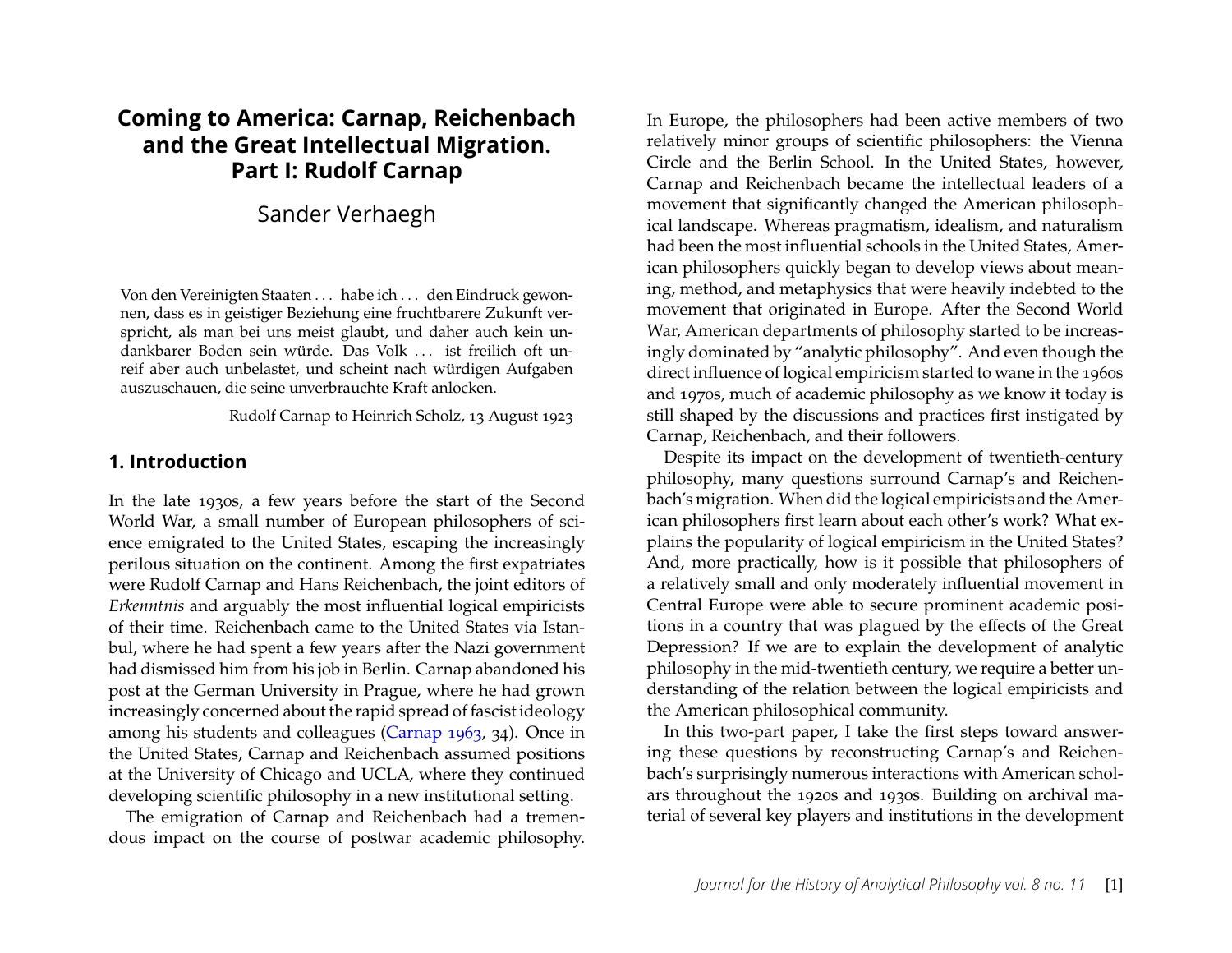of logical empiricism, $1$  I aim to provide a better understanding of the years immediately *preceding* Carnap's and Reichenbach's emigration. Whereas existing work on the American reception of logical empiricism predominantly focuses on the way in which U. S. philosophy changed in the years after their arrival, this paper aims to show that we can better understand the development of mid-twentieth century analytic philosophy if we look at Carnap's and Reichenbach's exchanges with American scholars in the years before they left Europe.[2](#page-2-1) I map the surprisingly numerous Euro-American interactions in the late 1920s and early 1930s and argue that we can better explain the success of logical empiricism if we take into account Carnap's and Reichenbach's exchanges with their American colleagues (most notably, Edward Allen, Sidney Hook, C. I. Lewis, Charles Morris, Ernest Nagel, W. V. Quine, and Paul Weiss) in the years before they arrived in the United States. Without the zealous efforts of these American logicians and philosophers of science, I argue, it is likely that Carnap and Reichenbach would not even have been able to find a job in a country that was swamped by thousands of academic refugees while being hit by the worst economic crisis in its history.[3](#page-2-2)

<span id="page-2-1"></span>2See [Giere](#page-21-1) [\(1996\)](#page-21-1), [Galison](#page-21-2) [\(1998\)](#page-21-2), and [Katzav and Vaesen](#page-22-0) [\(2017\)](#page-22-0) for discussions of the development of American philosophy after the arrival of the academic refugees. Notable exceptions are [Limbeck-Lilienau](#page-22-1) [\(2010\)](#page-22-1) and [Tuboly](#page-23-0) [\(forthcoming\)](#page-23-0), who discuss some of Carnap's and Neurath's interactions with American philosophers before the great intellectual migration. In a previous paper [\(Verhaegh 2020a\)](#page-23-1), I have discussed the impact of Feigl's and Schlick's visits to Harvard, Stanford, and Berkeley between 1929 and 1932.

<span id="page-2-2"></span><sup>3</sup>In reconstructing the interactions between Carnap, Reichenbach, and their American colleagues, I will especially concentrate on their philosophical ex-

Although this paper mostly aims to answer a set of historical and sociological questions about the development of midtwentieth century analytic philosophy, the discussion will also shed some new light on Carnap's and Reichenbach's own philosophical development. Most importantly, I will argue that some of Carnap's and Reichenbach's work from the mid-1930s—in particular "Testability and Meaning" [\(Carnap 1936\)](#page-21-3) and *Experience and Prediction* [\(Reichenbach 1938\)](#page-22-2)—can be better understood if we take into account the context in which it was written. Both Carnap and Reichenbach were, at various points in the mid-1930s, desperate to find a position in the United States and I argue that we should view these books and papers as attempts to change the American narrative about European philosophy of science. Carnap, I argue, wanted to show that his views on meaning were more liberal than pragmatist commentators had made them out to be, whereas Reichenbach aimed to respond to the American tendency to neglect the role that his Berlin Group had played in the development of scientific philosophy.

This paper is divided into two parts. The first part reconstructs Carnap's contacts with American philosophers throughout the 1920s and 1930s. After a brief reconstruction of his first trip to the United States in the mid-1920s [\(2\)](#page-3-0), I provide an overview of the (mixed) American reception of Carnap's earliest work [\(3\)](#page-5-0), focusing especially on C. I. Lewis' presidential address at a 1933 APA Meeting [\(4\)](#page-7-0). Next, I describe Carnap's first substantive contacts with American philosophers  $(5)$  as well as the events leading up to his decision to emigrate, arguing that he became increasingly desperate to find a position in the United States after the political developments in the spring of 1933. Finally, I reconstruct Car-

<span id="page-2-0"></span><sup>&</sup>lt;sup>1</sup>In addition to material from the Rudolf Carnap Papers (hereafter, [RCP\)](#page-20-0) and the Hans Reichenbach Papers (hereafter, [HRP\)](#page-20-1) at Pittsburgh's Archives of Scientific Philosophy, the present paper is based on material from the Herbert Feigl Papers at the University of Minnesota Archives [\(HFP\)](#page-20-2), the Harvard University Archives [\(HUA\)](#page-20-3), the L. J. Henderson Papers at Baker Library [\(LJHP\)](#page-20-4), the W. V. Quine Papers at Houghton Library [\(WVQP\)](#page-20-5), the Rockefeller Foundations Records at the Rockefeller Archives Center in Sleepy Hollow, New York [\(RAC\)](#page-20-6), and the papers of Moritz Schlick [\(MSP\)](#page-20-7) at the *Wiener Kreis Archiv* in Haarlem. Transcriptions and translations are mine unless indicated otherwise.

changes. For an analysis of the strong ideological ties between the pragmatists and the logical empiricists, see [Howard](#page-22-3) [\(2003\)](#page-22-3) and [Reisch](#page-22-4) [\(2005\)](#page-22-4). For a discussion of the connections between American philosophy and the members of the "first" Vienna Circle (Philipp Frank, Hans Hahn, and Otto Neurath), see [Uebel](#page-23-2) [\(2015\)](#page-23-2) as well as the discussion between [Klein](#page-22-5) [\(2016\)](#page-22-5), [Misak](#page-22-6) [\(2016\)](#page-22-6), and [Uebel](#page-23-3) [\(2016\)](#page-23-3).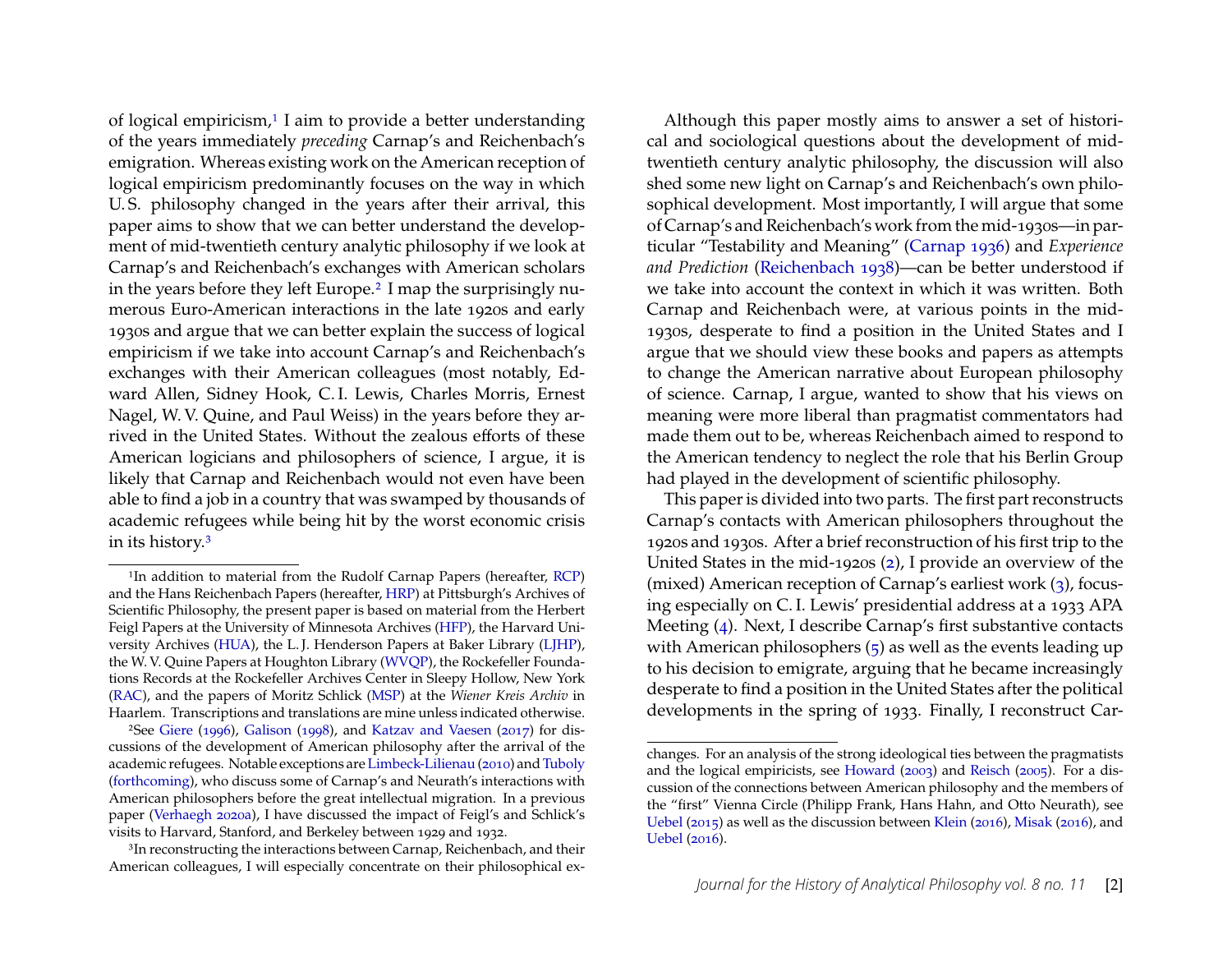nap's first failed attempts to find a position in the United States [\(6\)](#page-11-0), his efforts to resolve the American misunderstandings about his philosophy [\(7](#page-12-0) and [9\)](#page-17-0), and the Harvard campaign leading up to the crucial invitation to come to the United States [\(8\)](#page-14-0). A general conclusion follows after my reconstruction of Reichenbach's interactions with American philosophers of science in the second part of this paper.

#### <span id="page-3-0"></span>**2. A scientific philosopher in New York**

Carnap first visited the United States in the mid-1920s, when he spent almost half a year in Mexico with his parents-in-law, who had emigrated from Germany many years before. On 26 April 1923, Carnap, his first wife Elisabeth, and their seven-month-old baby Johannes, arrived at the New York City harbor after a tenday voyage on the *SS Reliance*, one of the flagship steamliners of the Hamburg America Line. In New York, the three were awaited by Carnap's parents-in-law, who were eager to meet their new grandchild. On their way to Mexico, the reunited family spent a few weeks in the United States, where Carnap admired the skyscrapers, the "great traffic", and the "soundless typewriters", a recent invention that had not yet been introduced in Europe (Carnap's diary, 27 April 1923, [RCP,](#page-20-0) 025-72-02).

Carnap's first intercontinental trip came at a crucial point in his academic development. He had recently published a revised version of his dissertation in *Kant-Studien* and he had decided to pursue an academic career. A few days before he left Europe, he had met with Heinrich Scholz—a philosopher who had taken an interest in the *Principia Mathematica*—and they had discussed the possibility of writing a *Habilitation* at the University of Kiel.[4](#page-3-1) Most importantly, Carnap had recently formulated a new research program, which aimed to use the new logic to create a "unified system of reality" by reconstructing our knowledge of the external world from the "original chaos" of experience. In a manuscript titled *Vom Chaos zur Wirklichkeit* (July 1922, [RCP,](#page-20-0) 081- 05-01), an early version of his seminal *Der Logischer Aufbau der Welt*, Carnap aimed to reconstruct our knowledge of the external world from the "experience realm"—an approach he would later call "methodological solipsism" [\(Carnap 1928a,](#page-21-4) §64)—in order to create a unified system of reality. When Carnap first set foot on U. S. soil in April 1923, in other words, the unification of knowledge was already his central aim.[5](#page-3-2)

A final development of major importance is that Carnap had recently come into contact with like-minded spirits at a conference in Erlangen (6-13 March 1923), where people like Karl Gerhards, Kurt Lewin, and most importantly, Hans Reichenbach had come together to discuss each other's work. Although Carnap, in the days before the conference, had still hesitated about pursuing an academic career because he worried that "the study of science" [*Wissenschaftslehre*] and "the study of orders or structures" [*Ordnungslehre*] would not be gaining any "recognition as independent disciplines in the foreseeable future" (Carnap to Scholz, 2 March 1923, [RCP,](#page-20-0) 102-72-08), his mood completely changed when he discovered that many of the participants at Erlangen shared his philosophical outlook. In his "Intellectual Autobiography", Carnap remembers:

Our points of view were often quite divergent, and the debates were very vivid and sometimes heated. Nevertheless, there was a common basic attitude and the common aim of developing a sound and exact method in philosophy. We were gratified to realize that there was a considerable number of men in Germany who worked toward this same aim. The Erlangen Conference may be regarded as

<span id="page-3-1"></span><sup>4</sup>See Carnap's diary entry of 14 April 1923 [\(RCP,](#page-20-0) 025-72-02). Eventually, Carnap came to prefer Vienna over Kiel when Schlick offered to "habilitate" him. See Carnap's notes of his first meeting with Schlick (16 August 1924, [RCP,](#page-20-0) 029-32-51).

<span id="page-3-2"></span><sup>5</sup>See [Richardson](#page-23-4) [\(1998\)](#page-23-4), [Carus](#page-21-5) [\(2007\)](#page-21-5), [Leitgeb and Carus](#page-22-7) [\(2020\)](#page-22-7), and the papers collected in [Damböck](#page-21-6) [\(2016\)](#page-21-6) for detailed discussions of Carnap's early philosophical development.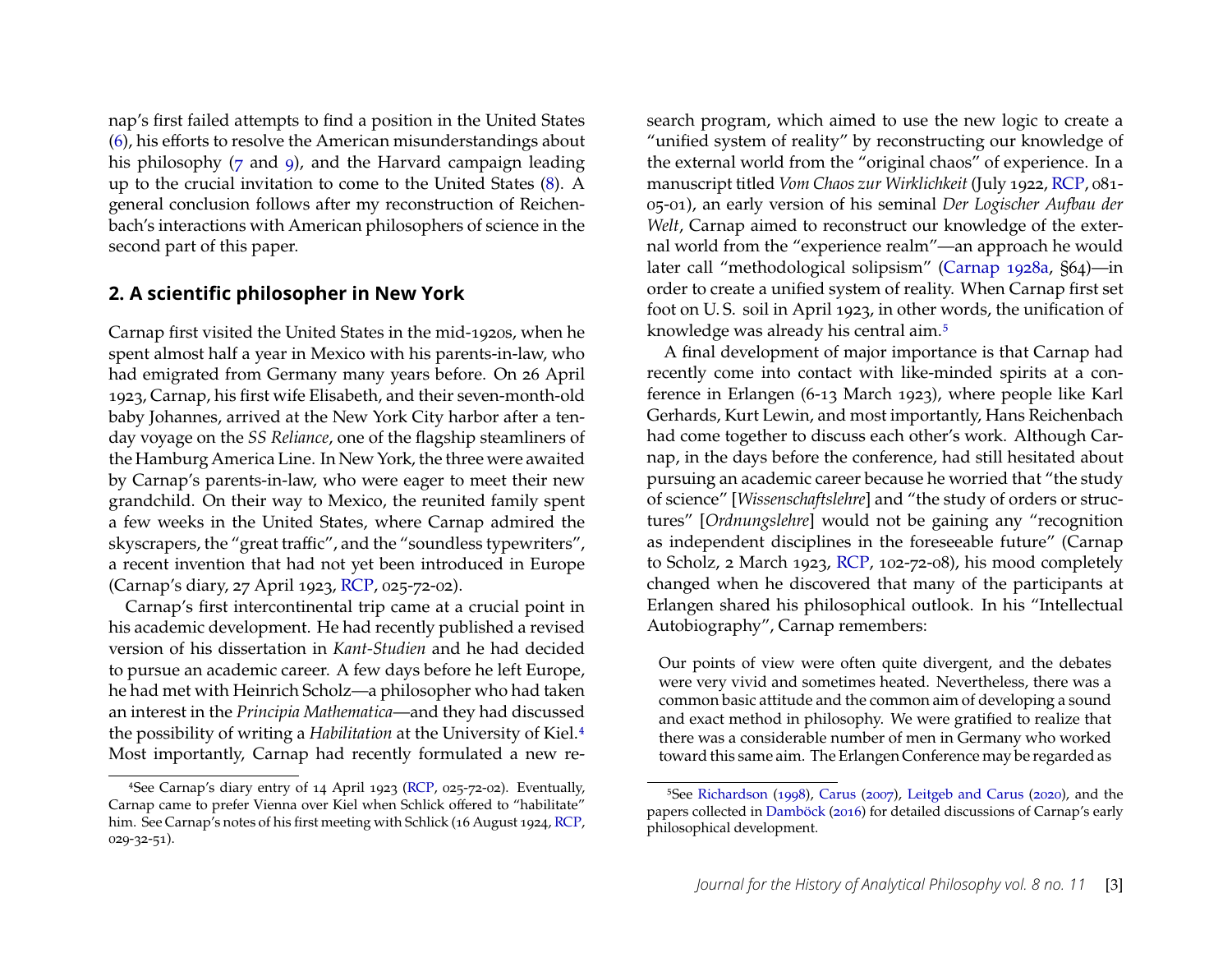the small but significant initial step in the movement of a scientific philosophy in Germany.[6](#page-4-0) [\(Carnap 1963,](#page-21-0) 14)

It was also at the Erlangen conference that Reichenbach, Carnap, and a few other participants, first decided to create a journal for scientific philosophy. Excited about their shared sense of purpose, the participants felt that scientific philosophers needed a platform to advertise their findings to the German academic community.

Carnap left Europe for his first trip to the United States about a month after the Erlangen conference. And although it was Carnap's primary aim to visit his family-in-law, he also made use of the opportunity to connect with American academics. In New York, he attended the twenty-ninth meeting of the American Mathematical Society and had private conferences with a number of mathematicians, including E. V. Huntington, E. Kasner, C. Keyser, and J. W. Young, who all turned out to be surprisingly interested in scientific philosophy. In a letter to Reichenbach, Carnap writes:

In general, the well-known fact that Americans are not very interested ... in theories that do not have a practical application still applies. In the last decade, however, there has been a growing interest in mathematics and mathematical logic . . . there is even a philosophical school of thought closely related to mathematical logic called mathematical philosophy.<sup>[7](#page-4-1)</sup> (7 May 1923, [HRP,](#page-20-1) 016-28-12)

The American mathematicians also seemed to be very interested in the philosophy of physics, in particular the foundations of relativity theory. Especially Huntington, a Harvard mathematician and one of the American postulate theorists, was pleased to hear about the work that was being done in this field in Germany. Conversely, Carnap was surprised to find a substantial literature on the philosophy of relativity theory in the English-speaking world and recommended a number of works to Reichenbach, who, at the time, was finishing his *Axiomatik der relativistischen Raum-Zeit-Lehre*.[8](#page-4-2)

Carnap also saw a new goal for the journal that the participants at Erlangen had started thinking about a few months before. Apparently, there were isolated but like-minded communities of scientific philosophers at a number of places. These communities had to be united, and the best way to do this was to create an *international* journal of scientific philosophy:

I spoke with several people about the journal and also visited some New York professors . . . A journal that somehow comes close to our plans is missing in English. This deficiency is consciously felt by the people who work in our fields . . . If the German economic situation makes it possible in any way, we should absolutely try to realize the plan. If the negotiations with publishers and editors (Einstein, etc.; Russell would also be very important for England and America. . . ) have been successfully completed, the first thing to do is  $\ldots$  to produce a circular asking people to contribute. (7) May 1923, [HRP,](#page-20-1) 016-28-12)

Reichenbach, likely inspired by Carnap's letter, met with Schlick to talk about the journal plan in August 1923 [\(HRP,](#page-20-1) 016-25-07), a few months before Carnap returned to Germany. Schlick, in turn, approached Russell, who answered that he would be happy to join the editorial board, as he deemed a journal on scientific philosophy to be of the "highest importance" (27 August 1923, [MSP,](#page-20-7) 114/Ru-2). Unfortunately, however, Springer refused to take the journal on board after a series of exploratory meetings;

<span id="page-4-0"></span><sup>6</sup>See [Thiel](#page-23-5) [\(1993\)](#page-23-5) for a reconstruction. Carnap's handwritten circular about the conference shows that there were in fact two meetings. One on the theory of relations (*Beziehungslehre*) and one on the constitution of reality (*Aufbau der Wirklichkeit*) (19 February 1923, [HRP](#page-20-1) 015-50-03).

<span id="page-4-1"></span><sup>7</sup>See also [Limbeck-Lilienau](#page-22-1) [\(2010,](#page-22-1) 95). Russell had published a book titled *Introduction to Mathematical Philosophy* in [1919.](#page-23-6) Apparently, this title had puzzled Reichenbach and Carnap. In the above-mentioned letter, Carnap speculates that the American label might explain the "for us somewhat surprising title of Russell's last book" (7 May 1923, [HRP,](#page-20-1) 016-28-12).

<span id="page-4-2"></span><sup>8</sup>I discuss both Reichenbach's *Axiomatik* and his response to Carnap's letter in in Part II on Hans Reichenbach [\(Verhaegh 2020b,](#page-23-7) Section 2).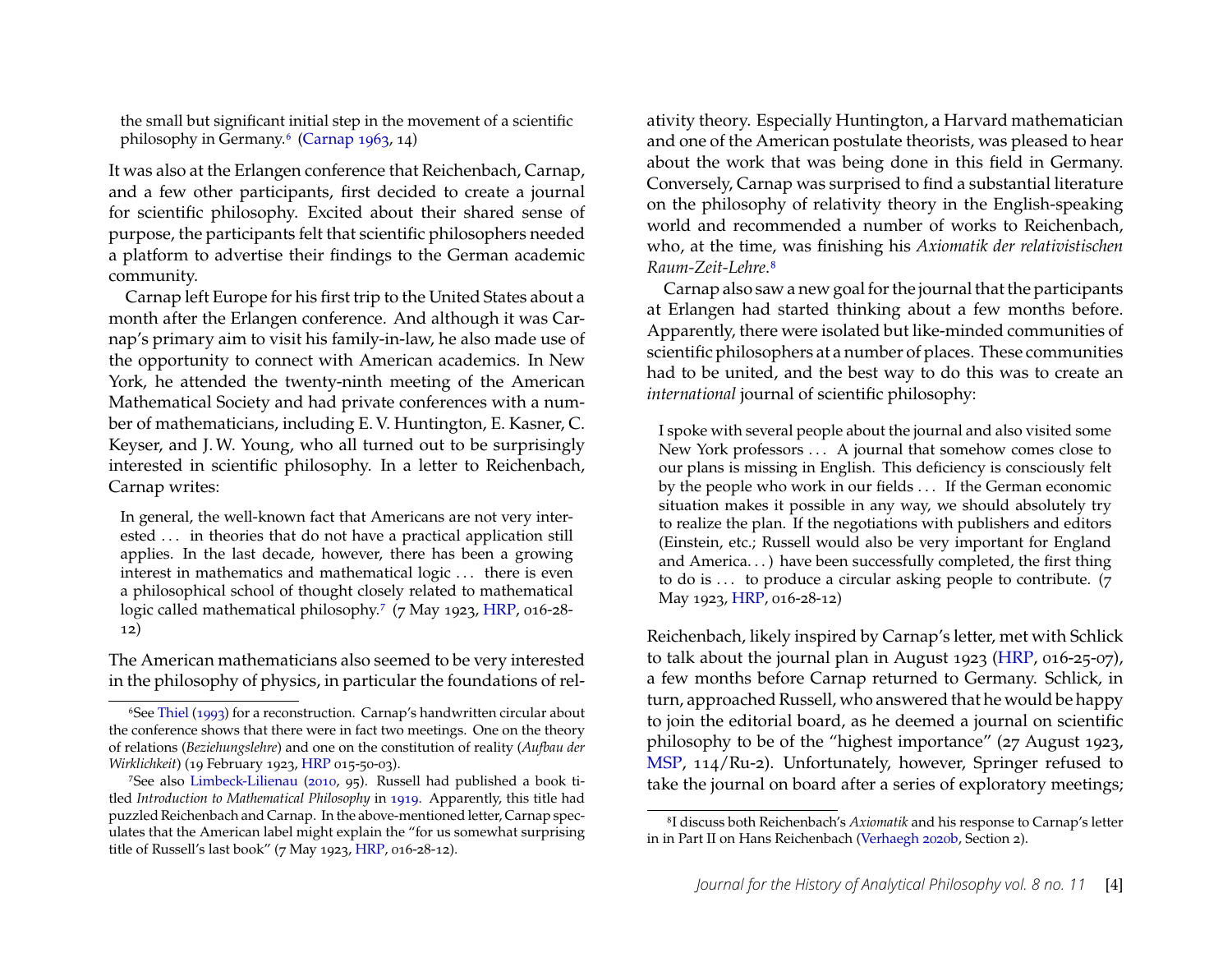they did not want to limit its scope to "purely scientific philosophy" (Schlick to Russell, 6 October 1925, [MSP,](#page-20-7) 114/Ru-8).[9](#page-5-1) In the end, Reichenbach and Carnap had to wait until 1930, when the latter had already published his *Aufbau*, before they could start compiling the first issue of their long-awaited journal.[10](#page-5-2) In the meantime, however, Carnap had been deeply impressed by the United States. When his father-in-law advised him to seek appointment at an American institution instead of going back to the economically and politically unstable Weimar Republic, Carnap briefly hesitated but still decided to return to Europe in order to contribute to the development of scientific philosophy in Germany:

Although I am not very optimistic about the situation, I still believe strongly in the vital force of the German intellectuals . . . For now, I will therefore not follow the advice to move to America, as long as the shape of economic and cultural life in Germany and my own economic situation does not yet force me to do it. I think that those who can still afford it must help out as long as they still believe that their efforts will be effective in the future . . . I have the impression, however, that the United States . . . have a more promising, intellectually fruitful future than people in our country usually think.[11](#page-5-3) (Carnap to Scholz, 13 August 1923, [RCP,](#page-20-0) 102-72-09)

#### <span id="page-5-0"></span>**3. American** *Aufbau*

Despite his early efforts to unite European and American scientific philosophers, Carnap's own work was virtually ignored by American scholars in the 1920s. Although the *Aufbau* would turn out to be of crucial importance to the development of philosophy of science in Europe, Carnap's first book was neither mentioned nor cited in any major American journal in the first years after

its publication.[12](#page-5-4) Even Artur Liebert, who annually updated the American community about developments in German philosophy in *The Philosophical Review*, completely ignored Carnap's work in the late 1920s and early 1930s. Whereas Helen Knight occasionally updated the British community about the development of scientific philosophy on the continent,[13](#page-5-5) Liebert does not mention German scientific philosophy in any of his overviews until 1936, when Carnap was already touring the United States.[14](#page-5-6)

The American reception of European scientific philosophy radically changed in the early 1930s, however, when Herbert Feigl and Moritz Schlick took up visiting positions in the United States.[15](#page-5-7) Especially Feigl, who spent a year at Harvard in the 1930-31 academic year, had a crucial impact on the American reception of Carnap's philosophy. Not only did he convince key Harvard professors like C. I. Lewis that the Vienna Circle was "the most promising of present movements in Continental philosophy" (14 April 1931, [HFP](#page-20-2) 03-53-01), he also played an active role in advertizing Carnap's philosophy to the younger generation of philosophers and psychologists.[16](#page-5-8) Most importantly, he published a logical positivist manifesto with Albert Blumberg, an

<span id="page-5-2"></span><span id="page-5-1"></span><sup>9</sup>See also Springer to Reichenbach, 31 January 1924 [\(HRP,](#page-20-1) 016-41-12).

<sup>10</sup>In 1930, Reichenbach and Carnap took over the editorship of *Annalen der Philosophie* and turned it into *Erkenntnis*. For a reconstruction, see [Hegselmann](#page-21-7) [and Siegwart](#page-21-7) [\(1991\)](#page-21-7).

<span id="page-5-3"></span><sup>11</sup>See also [Carus](#page-21-5) [\(2007,](#page-21-5) 159–60).

<span id="page-5-4"></span><sup>&</sup>lt;sup>12</sup>The only exception is Kurt Grelling's paper about Russell's metaphysics in *The Monist*. In this paper, Grelling notes that Russell's approach to philosophy is also spreading in the German-speaking world, with Carnap and Wittgenstein as the most significant representatives [\(1929,](#page-21-8) 501). Grelling, however, was a member of Reichenbach's Berlin Circle, not an American philosopher.

<span id="page-5-5"></span><sup>13</sup>See, for example, the 1931 edition of her annual "Philosophy in Germany", approximately one third of which is devoted to an extensive discussion of "the scientific philosophy expounded in *Erkenntnis*" [\(Knight 1931,](#page-22-8) 98).

<span id="page-5-6"></span><sup>14</sup>Liebert, who was a colleague of Reichenbach until 1933, surely knew about the developments in scientific philosophy but appears to have ignored them because he was strongly opposed to their views about metaphysics. See, for example, [Liebert](#page-22-9) [\(1936\)](#page-22-9).

<span id="page-5-8"></span><span id="page-5-7"></span><sup>&</sup>lt;sup>15</sup>This paragraph and the next two largely build on [Verhaegh](#page-23-1) [\(2020a\)](#page-23-1).

<sup>&</sup>lt;sup>16</sup>It was Feigl, as we shall see in Section  $5$ , who convinced Quine to visit Carnap in Prague. Likewise, it was Feigl who "introduced the Harvard psychologists to  $\dots$  logical positivism" [\(Boring 1950,](#page-21-9) 656), thereby playing a major role in igniting the operationist turn in American psychology.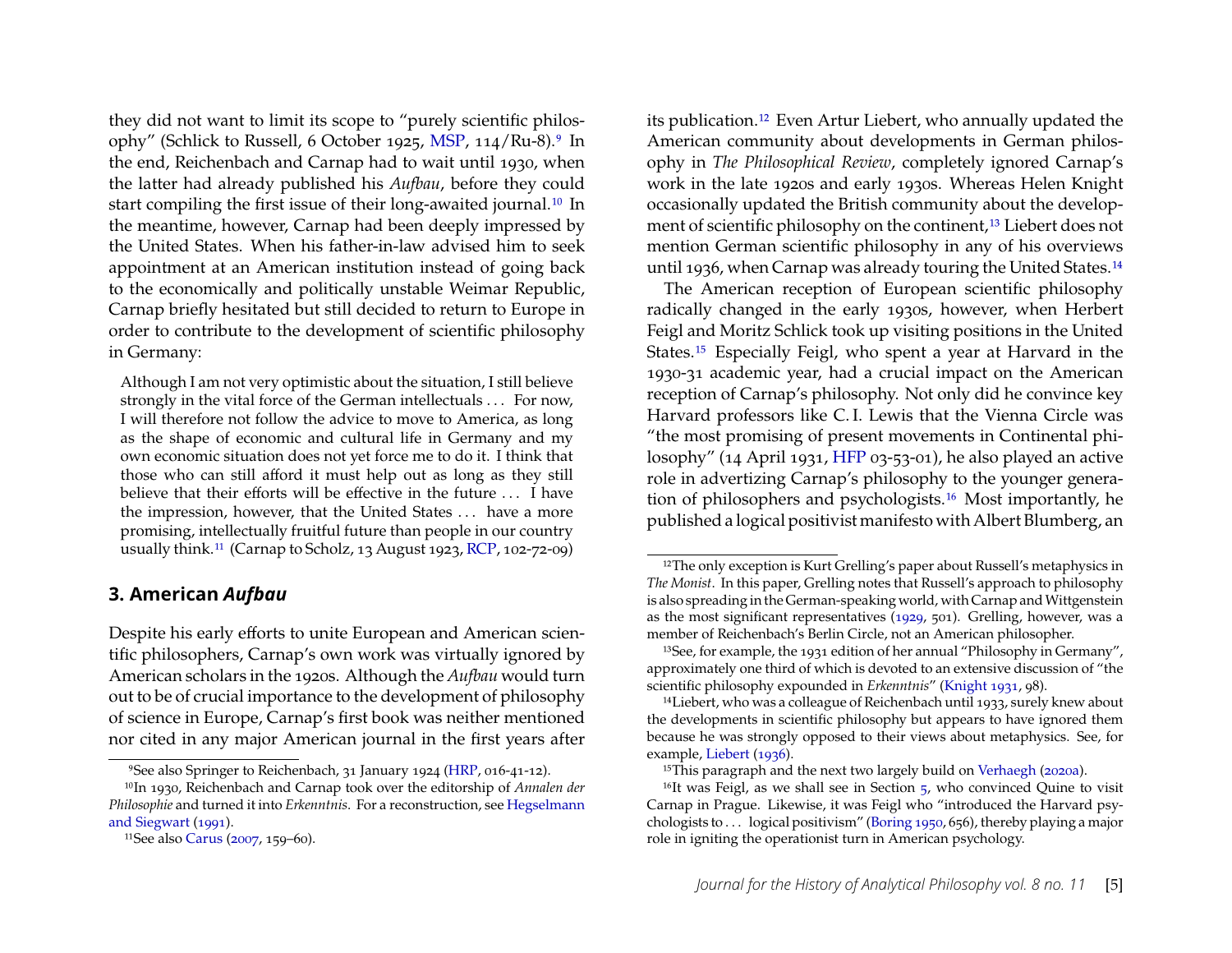American philosopher who, like Feigl, had written a dissertation under Schlick's supervision. In this manifesto, titled "Logical Positivism: A New Movement in European Philosophy", Blumberg and Feigl introduced the views of Carnap, Reichenbach, and Schlick to the American philosophical community as a fusion of the "positivistic-empirical" tradition of Hume and Mach and the "logical" tradition of Frege and Russell, arguing that the resulting synthesis is so fruitful that it is "[c]omparable in importance with the Kantian synthesis of rationalism and empiricism"  $(1931, 281).$  $(1931, 281).$ <sup>[17](#page-6-0)</sup>

For our present purposes, it is important to note that Blumberg and Feigl presented Carnap as the central figure of logical positivism. Not only is he the philosopher who receives by far the most attention in the manifesto.<sup>[18](#page-6-1)</sup> Blumberg and Feigl also use most of the first sections to present Carnap's *Aufbau* as the "most radical and elaborate development" of the movement's view that knowledge "expresses the formal structure but not the content of experience" [\(1931,](#page-20-8) 285). Furthermore, the *Aufbau* also plays a central role in the fourth section of the manifesto, as it presents Carnap's *Konstitutionstheorie* as one of the clearest examples of their central metaphilosophical claim that it is "the nature and aim of philosophy" to "make propositions clear" [\(1931,](#page-20-8) 292).

Blumberg and Feigl's manifesto had an impact on American philosophy that can hardly be overestimated. Within two years after its publication, logical positivism became a hotly debated topic in the United States. In 1932 and 1933 alone, the three main American philosophy journals (*The Journal of Philosophy*, *The Philosophical Review*, and *The Monist*) published dozens of papers and reviews that mention logical positivism, the Vienna Circle, and/or work of the philosophers that Blumberg and Feigl

had identified as the most important representatives of the "new movement in European philosophy". In fact, the movement became so widely known in the years following the publication of the manifesto, that it quickly became acceptable to complain about a book in a review if it *failed* to discuss the views of the logical positivists:

Lenzen in a review of C. E. M. Joad's *Philosophical Aspects of Modern Science*: "Mr. Joad does not even mention the very important positivistic movement in Central Europe, the leaders of which are Schlick, Carnap, Philipp Frank, etc." [\(Lenzen 1932,](#page-22-10) 585)

Morris in a review of J. Wahl's *Vers le Concret: Études d'Histoire de la Philosophie Contemporaine*: "It is significant that Wahl does not mention the logical positivists ... If the empiricism sampled in this volume may be said to be tender-minded . . . the companion tendencies of logical positivism ... represent the tough-minded wing of empiricism." [\(Morris 1933,](#page-22-11) 716)

Especially the young generation appears to have been excited about Carnap's philosophy (and logical positivism more generally). In a letter to Schlick, written only three years after the publication of Blumberg and Feigl's paper, C. I. Lewis aptly summarized the excitement about Carnap's work by noting that logical positivism "easily takes first place in the interest and discussions of our students", adding that anything Carnap writes "will be eagerly read in this country" (Lewis to Schlick, 14 December 1934, [MSP,](#page-20-7) 107/Lewis-1).

The first American responses to logical positivism (and Carnap in particular) were not unanimously positive, however. Not only was there a predictable backlash from metaphysicians who objected to Carnap's view that their theories are without cognitive significance,[19](#page-6-2) there were also several philosophers who objected to the *Aufbau* project itself. In his paper "On the Logical

<span id="page-6-0"></span><sup>&</sup>lt;sup>17</sup>Feigl himself also thought of the paper as a manifesto. In a letter to Schlick, he described it as a "*Propaganda-notiz*" (5 April 1931, [MSP,](#page-20-7) 99/Fei-19).

<span id="page-6-1"></span><sup>18</sup>Carnap is mentioned 13 times in the main text of Blumberg and Feigl's paper; more than Reichenbach (8 mentions), Schlick (3), Hahn (1), Frank (0) and Neurath (0) combined.

<span id="page-6-2"></span><sup>19</sup>See, for example, [Gamertsfelder](#page-21-10) [\(1933\)](#page-21-10), who argued that the verifiability criterion is too strong to adequately distinguish between the meaningful and the meaningless.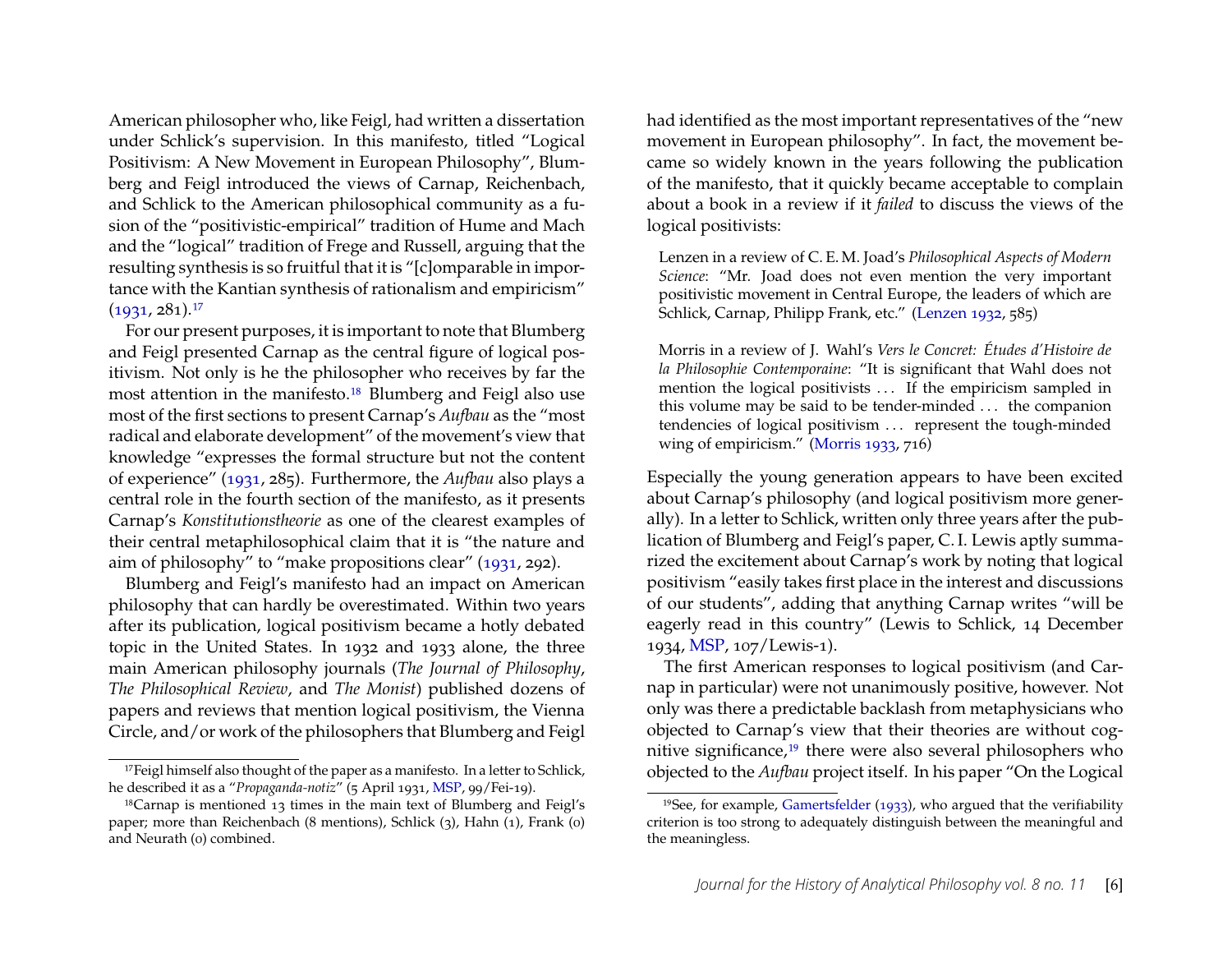Positivism of the Viennese Circle", for example, Edward Ginsburg discusses a list of what he deems to be problematic assumptions in the *Aufbau*, arguing that it is "thoroughly erroneous" to presuppose that we can "bifurcate cognition into two discrete factors: the formal ... and the empirical" and that it is "highly questionable" whether it is possible to devise a "single, final criterion system of all scientific (legitimate) concepts" in the first place [\(1932,](#page-21-11) 123, 129). In fact, even Charles Morris, who would come to play an important role in advertizing Carnap's point of view after his trip to Europe in 1934, was initially very critical [\(Verhaegh 2020b,](#page-23-7) Section 8). In a paper presented at the 1933 Central APA meeting, Morris accused the logical positivists, and especially Carnap, of being committed to an implausibly strong variant of solipsism [\(Morris 1934\)](#page-22-12).

#### <span id="page-7-0"></span>**4. Lewis' presidential address**

Morris was not the only pragmatist to object to Carnap's alleged solipsism. Three months after Morris presented his paper, Carnap's philosophy took center stage at the 1933 Eastern APA meeting, where C. I. Lewis used his presidential address to systematically evaluate Carnap's *Aufbau* project. Lewis, without doubt one of the most influential philosophers in the United States since the publication of *Mind and the World-Order* [\(1929\)](#page-22-13), used the opportunity to state in detail (1) why he believed that Carnap's project (and logical positivism more generally) rests on some problematic assumptions and (2) why approaches that reject those presuppositions (most notably, pragmatism) are able to offer more nuanced answers to questions about the empirical meaning of traditional philosophical problems. Although one can only speculate about what motivated Lewis to use his presidential address for an examination of Carnap's views, it seems likely that he was responding to the popularity of logical positivism in the United States. Lewis appears to have felt obliged to explain where he stood vis-à-vis the Vienna Circle because several philosophers had described his theory as an American variant of logical positivism. Victor Lenzen, for example, had talked about "the logical positivism of the Viennese school and the *related* pragmatic views of C. I. Lewis" and Blumberg and Feigl had listed Lewis as a philosophical ally in their manifesto.<sup>[20](#page-7-1)</sup>

Lewis opens his address by explaining that there are important similarities between pragmatism and logical positivism. Both perspectives rely on a strongly empiricist (or verificationist) criterion of significance and both consider the criterion to be of vital importance in protecting philosophy against "verbal nonsense" [\(1934,](#page-22-14) 146). The logical positivists, however, Lewis continues, carry this attitude too far by repudiating *all* problems of "traditional metaphysics" as well as *all* "value-theory and normative science" and he announces that it is his main aim to investigate which positivistic commitments might explain these more radical conclusions:

Ever since the provisional skepticism of Descartes . . . the attack upon any problem of reality has always been shadowed by the question 'How do you know'? ... The last thirty-five years have witnessed a growing emphasis upon ... the question 'What do you mean?', asked with the intent to require an answer in terms of experience . . . [D]evelopments which brought it to the fore: pragmatism and the 'pragmatic test' . . . and . . . the logical positivism of the Vienna Circle, whose program is based throughout upon this consideration of empirical meaning . . . The purpose of what follows will be to explore . . . the limitations imposed upon significant philosophic discussion by [the] requirement of empirical meaning; in particular ... issues which are likely to divide those who approach these problems with the thought of James and Peirce and Dewey in mind from the logical positivists.<sup>[21](#page-7-2)</sup> [\(Lewis 1934,](#page-22-14) 125-26)

<span id="page-7-1"></span><sup>&</sup>lt;sup>20</sup>See [Lenzen](#page-22-10) [\(1932,](#page-22-10) 585) and [Blumberg and Feigl](#page-20-8) [\(1931,](#page-20-8) 281). In a letter to Schlick, Feigl even claims that Lewis' conceptual pragmatism is "barely distinguishable from our positivism" (6 December 1930, [MSP,](#page-20-7) 99/Fei-17).

<span id="page-7-2"></span><sup>21</sup>Lewis does not explicitly mention Carnap in these and similar passages. Instead, he mostly talks about logical positivism in general. His correspondence shows that he was mostly interested in Carnap's views, however. In a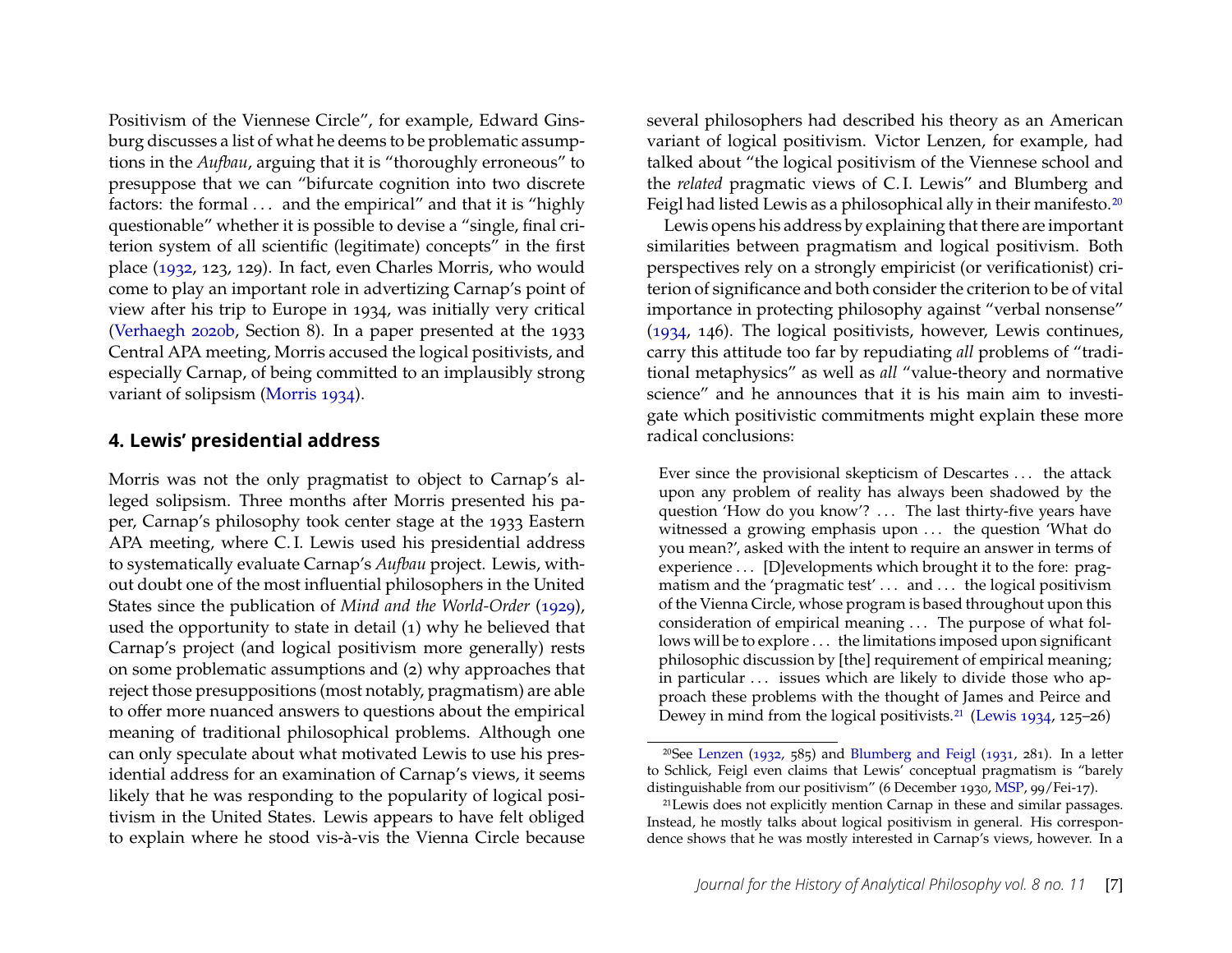One of the central issues that distinguishes pragmatism from logical positivism, Lewis argues, is Carnap's "methodological solipsism". Whereas an empirical criterion of meaning by itself does not warrant the logical positivists' conclusions about metaphysics and ethics, Carnap's solipsism—defined by Lewis as the view that reality as we know it is "nothing, finally, but a firstperson construction from data given in the first person"—does explain why the positivists arrive at the conclusion that metaphysics and ethics are "without meaning, in the theoretical or empirical sense of that word" [\(1934,](#page-22-14) 126, 128). And although Lewis correctly acknowledges that methodological solipsism is not a fundamental commitment of the *Aufbau* (see Section [7\)](#page-12-0), he still views it as one of the main explanations for the logical positivists' conclusions about ethics and metaphysics:

[The] repudiation of metaphysics and normative science by the logical positivists cannot ... be regarded as an implication of the empirical-meaning requirement alone. At least an important light is thrown upon it by taking into account that 'methodological solipsism' in accordance with which their program is developed. Even though they regard this procedure as advantageous rather than prescribed, still the negations or limitations which characterize it seem to underlie their theses. [\(Lewis 1934,](#page-22-14) 127)

Lewis offers several objections to methodological solipsism in his paper, the most important of which is an argument which aims to show that it reduces "to absurdity" if pushed to the limit. If we take seriously the idea that all meaningful knowledge should be translatable in terms of immediate first-person experiences, Lewis argues, we end up with a radically distorted picture of reality. The past becomes nothing but a "present experience of recollection" and the future nothing but a "present experience of anticipation". In general, "nothing can be meant except what is *actually* present in the experience" and "knowledge would collapse into the useless echo of data directly given to the mind *at the moment*" [\(1934,](#page-22-14) 131, my emphasis). Although both logical positivists and pragmatists are strongly committed to the view that "knowing begins and ends in experience", the former seem to be ignoring that knowing does not "end in the experience in which it begins". My assertion about the watch on my table, for example, is not verifiable by my *present* experiences but by what I *would* experience if I were to pick up the watch. For only then would I be able to "observe certain familiar details . . . not discernible at this distance". The verifying experience, in other words, "is not actual" and my assertion cannot be translated in terms of my *current* first-person experiences [\(1934,](#page-22-14) 131, my emphasis).

Once we recognize that meaning "transcends" immediate firstperson experience, Lewis argues, we also open the way for a subtler picture about "verifiability". All that is required for a meaningful assertion is that we should at least know *what it would take* for any future experience to verify it. It is by no means a requisite that we actually verify the assertion, that we are capable of verifying the assertion, or even that it is physically possible to verify the assertion. Even if it is physically impossible to directly observe elementary particles because they are "too small to be perceived", Lewis maintains, assertions about the existence of elementary particles are meaningful. We know, after all, what it would take for experience to verify them: we know, for example, that our assertions would be verified if we were to observe the particles through a super-microscope, even if we suspect that it is physically impossible for such a microscope to be built. In other words, we have to keep in mind the distinction between "knowledge", which requires actual verification, and "meaning", which requires only that we know what verification would entail: "*imagination* is sufficient for empirical meaning though it requires *perception* for verification" [\(1934,](#page-22-14) 144).

<sup>1933</sup> letter to Feigl, for example, Lewis announces that he has written a rough draft of his presidential address and that its central point will be to compare "the conception of *Sinn* in Carnap and my own way of thinking about meaning" (12 October 1933, [HFP,](#page-20-2) 03-52-06).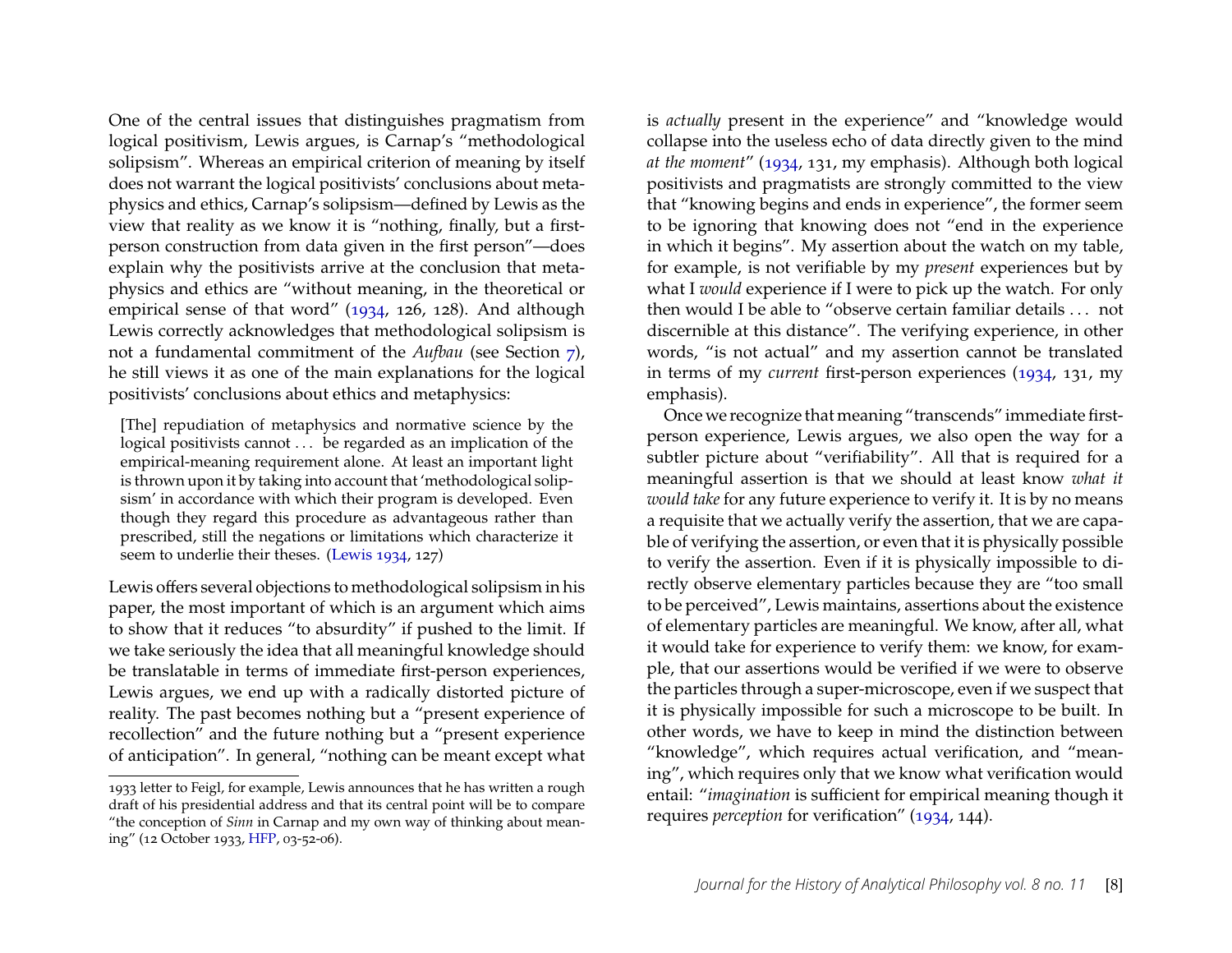Lewis ends his paper by showing that his criterion even legitimizes certain metaphysical questions. Whereas the logical positivists argue that questions about Berkeley's tree, about the reality of the external world, and about the existence of other minds are meaningless, Lewis maintains that they are meaningful if empirical meaning transcends direct first-person experience. The question "whether you are another mind" is "a question of fact", for example, because I "can *envisage* what I mean" when "I assert that you are not an automaton". Just as I can imagine my own future pain (thinking about my dentist's appointment) "as distinct from the experience in which I now imagine it", I can imagine *your* pain "as distinct from all I can literally experience of you" [\(1934,](#page-22-14) 146). Likewise, it is meaningful to ask whether the universe would still exist if there were no minds to observe it because we can "envisage this hypothesis by means of imagination, and hence in terms of what any mind like ours *would* experience if, contrary to hypothesis, any mind *should* be there" [\(1934,](#page-22-14) 144). Philosophical questions about other minds or the external world, Lewis concludes, "cannot be exorcized by definitions—by defining 'meaningful' so as to limit it to the verifiable, and 'verifiable' by reference to the egocentric predicament" [\(1934,](#page-22-14) 147).

#### <span id="page-9-0"></span>**5. Two Harvard logicians**

Feigl's move to the United States not only had a significant effect on the American reception of logical positivism, but it also made Carnap, at the time still unaware of the growing attention to his work across the Atlantic, reconsider a career in the United States. Already in 1931, archival evidence shows, Carnap seems to have been considering following his former colleague in applying for a fellowship to spend a period at Harvard. He talked with Feigl about his prospects in the United States when the latter came back to Europe a few months before starting a new job at the University of Iowa (11 June 1931, [RCP,](#page-20-0) 025-73-05) and he asked

Schlick to recommend him for an American fellowship at the newly-founded Oberländer Stiftung (7 December 1931, [RCP,](#page-20-0) 029- 29-15), and, a bit later, the Rockefeller Foundation (17 February 1933, [MSP,](#page-20-7) 144/Rock-3).

At first, Carnap seemed exclusively interested in a *short-term* visit to the United States. He had recently obtained a job at the German University of Prague and he had every hope that this meager position would soon be upgraded to a full professorship. A short period in the United States could help him to boost his international profile without hurting his prospects in Prague. If he were to spend a year at an American institution, he could work with some of the like-minded mathematicians he had met in  $1923^{22}$  $1923^{22}$  $1923^{22}$  as well as advertise his work to U.S. philosophers and philosophy students, who, Schlick had told him, were much more open to logical positivism than those in the German-speaking world.<sup>[23](#page-9-2)</sup>

Carnap got a first taste of the growing American attention for his work when he was visited by two recently graduated Harvard logicians between February 1932 and April 1933. The first of the two, William T. Parry, was a student of Lewis and had written a dissertation in which he developed a distinction between structurally necessary and intensionally necessary propositions, the former of which "can be known to be true (or false) by con-

<span id="page-9-1"></span><sup>22</sup>In a letter to Felix Kaufmann, Carnap mentions that one of the motives for seeking a Rockefeller Fellowship is that "American mathematicians are very interested in foundational questions". He explicitly mentions Huntington, the mathematician he had met in 1923, as someone with whom he would like to collaborate (27 September 1933, [RCP,](#page-20-0) 029-22-08). See [Limbeck-Lilienau](#page-22-1) [\(2010,](#page-22-1) 129).

<span id="page-9-2"></span><sup>23</sup>See Schlick's letter to Carnap from Berkeley, where the former held a visiting position in the 1931-32 academic year: "There are . . . really intelligent people here . . . The participants in the seminar . . . are interested, eager to learn, and not as prejudiced as most German philosophers" (19 September 1931, [RCP,](#page-20-0) 029-29-16). Feigl was equally impressed by his students at the University of Iowa: "I only have advanced students in my courses . . . The students here are mostly level-headed, critical, and in any case not as metaphysically inclined as many of ours" (23 November 1931, [HFP,](#page-20-2) 01-01-10).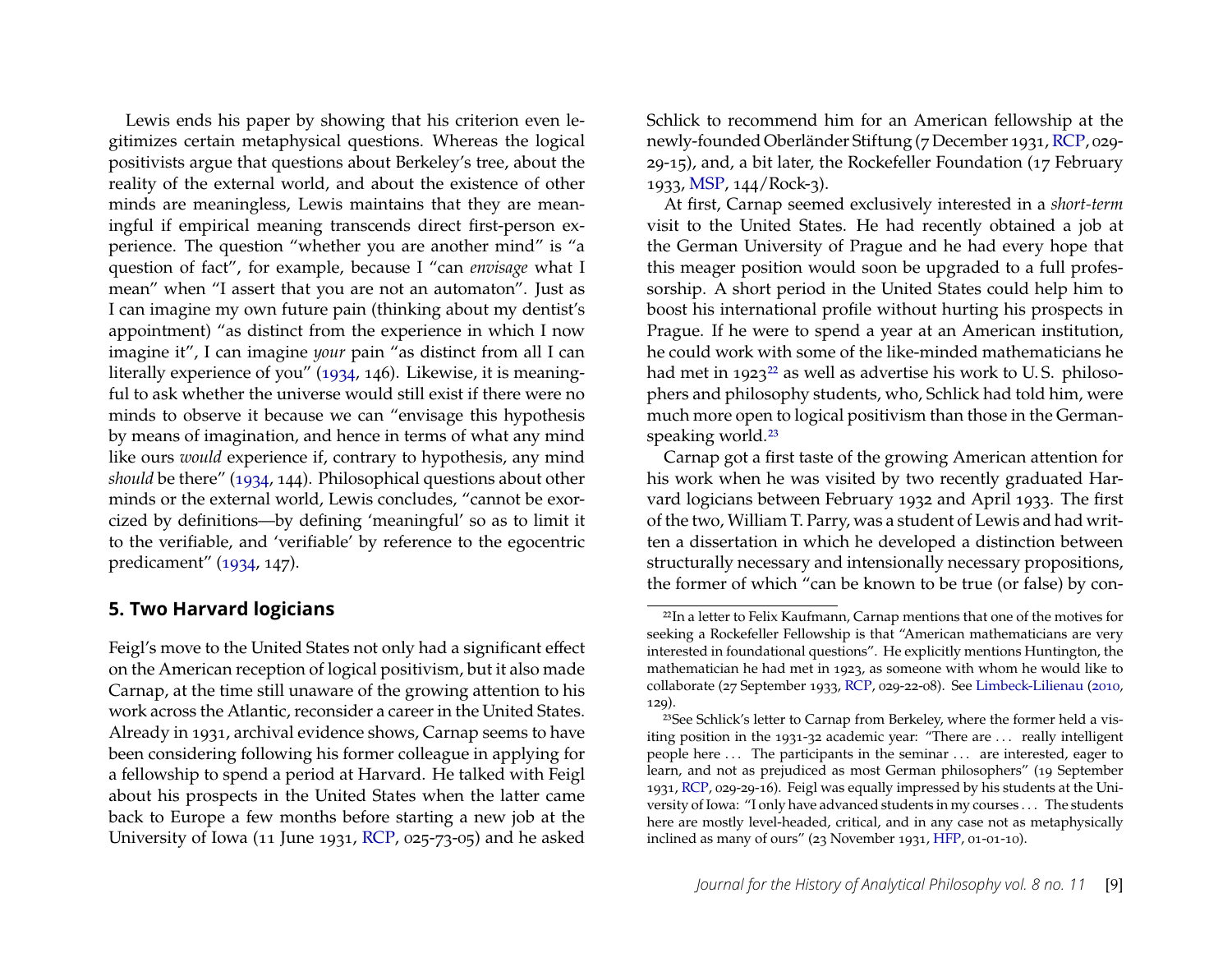sideration of its logical structure alone" whereas the latter "can be known to be true from knowledge of the meaning of terms" [\(Parry 1932\)](#page-22-15). Carnap's notebooks show that the two had exten-sive discussions about Parry's dissertation<sup>[24](#page-10-0)</sup> and the academic climate at Harvard. In addition, there is quite some evidence that the American logician updated Carnap about Lewis' views on strict implication<sup>[25](#page-10-1)</sup> as well as Henry Sheffer's work on axiomatized logics.[26](#page-10-2) And although Carnap still had his doubts about modal logic in 1932 (9 March, [RCP,](#page-20-0) 025-75-10), his meetings with Parry likely confirmed his impression that Harvard was *the* place to visit in the United States. Indeed, Schlick's recommendation letter for the Rockefeller Foundation shows that Carnap was mostly interested to spend a year at Harvard.[27](#page-10-3)

Two weeks after Schlick sent his recommendation letter, Carnap was visited by Quine, at the time still a recently graduated Harvard logician, who was touring Europe on a Sheldon traveling fellowship and had just completed a dissertation in which he developed a "logic of sequences", a system that aimed to generalize the *Principia Mathematica*.[28](#page-10-4) Carnap and Quine appear to have hit it off immediately. In his report about his year in Europe, Quine recounts their frequent meetings in the five weeks that he spent in Prague, adding that these meetings alone would have been "adequate academic justification" for his entire year

in Europe (8 January 1934, [WVQP,](#page-20-5) Item 3254). Quine had already read the *Aufbau* a few months before his Prague visit and was eager to learn about Carnap's new book project, *Logische Syntax der Sprache*. After an intense study of the manuscript, Quine became convinced that it was probably "the most important document" he "ever encountered" (8 January 1934, [WVQP,](#page-20-5) Item 3254).<sup>[29](#page-10-5)</sup> Conversely, Carnap was excited to meet another Harvard logician who could update him about academic life in the United States. Carnap's diary and correspondence show that the two regularly talked about American academia, about the political climate in the United States, and about Carnap's chances of getting a fellowship.[30](#page-10-6) In addition, Quine's visit seems to have confirmed Carnap's impression that Harvard was a hotspot for mathematical logicians. Indeed, when he specified his motivations for seeking a Rockefeller Fellowship a few months later, he explicitly talked about a "Lewis-Sheffer circle" at Harvard, referring back to his meetings with Parry and Quine:

In America, especially at Harvard University, people are thoroughly engaged with logic; twice I had interesting exchanges with fellows from the Lewis-Sheffer circle—Dr. Parry and Dr. Quine who visited me in Prague. The latter was here for five weeks, especially with him I had very well-informed and lengthy discussions. (Carnap to Kaufmann, 27 September 1933, [RCP,](#page-20-0) 028-22-08)

<span id="page-10-0"></span><sup>24</sup>See Carnap's note "Dr. William T. Parry, *Implication*" (12 March 1932, [RCP,](#page-20-0) 080-29-19).

<span id="page-10-1"></span><sup>25</sup>See Carnap's 9-page summary of a discussion with Parry at the Hahn-Gödel seminar in Vienna (15 February 1932, [RCP,](#page-20-0) 080-29-18).

<span id="page-10-3"></span><span id="page-10-2"></span><sup>26</sup>See Carnap's diary entry for 12 March 1932 [\(RCP,](#page-20-0) 025-75-10).

 $27$ In addition to working with Huntington (see footnote [22\)](#page-9-1), Carnap wanted to "do some work with Professor Lewis, Professor Sheffer and Professor Whitehead" (17 February 1933, [MSP,](#page-20-7) 144/Rock-3).

<span id="page-10-4"></span><sup>28</sup>See [Quine](#page-22-16) [\(1932\)](#page-22-16). It was Feigl who had advised Quine to visit Carnap. In a letter from 29 December 1931, Feigl notes that meeting Carnap would be indispensable for an aspiring logician: "Our best logician, *Carnap* . . . has moved to Prague . . . I would advise you to see him at any rate" (Feigl to Quine, December 1931, [WVQP,](#page-20-5) Item 345, original emphasis).

<span id="page-10-5"></span><sup>29</sup>In a letter to his parents, Quine wrote that the manuscript is so valuable that he was going to set aside his own work in order to "completely master Carnap's ideas" (7 March 1933, [WVQP,](#page-20-5) unprocessed papers). For a more detailed reconstruction of the first meetings between Carnap and Quine, see [Verhaegh](#page-23-8) [\(ms\)](#page-23-8).

<span id="page-10-6"></span><sup>&</sup>lt;sup>30</sup>See, for example, Carnap's diary entries for 4 March ("Quines with us ... Tell us about ... America"), 11 March ("At Quines ... About studies and exams in America"), and 4 April ("Afternoon Quines here ... They tell me, if it does not work out with Rockefeller, to write to American universities. They believe I certainly have prospects there") [\(RCP,](#page-20-0) 025-75-11). For Quine's remarks about the political climate, see Carnap's entry for 22 March: "Quine here ... He says that in America most professionals ... are socialists" [\(RCP,](#page-20-0) 025-75-11). It is unlikely that Quine intended this to be a positive thing but Carnap certainly must have viewed this as a big plus.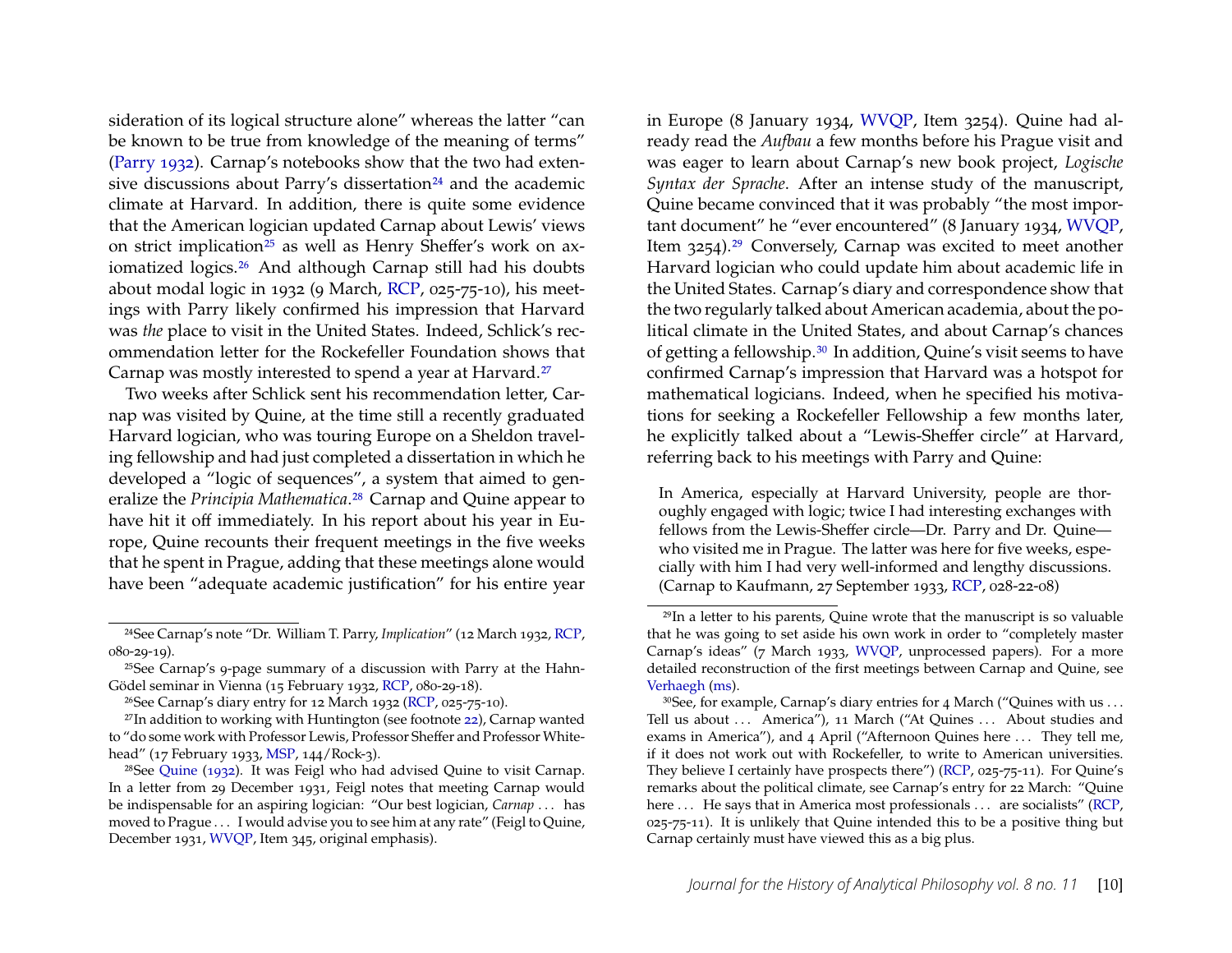#### <span id="page-11-0"></span>**6. Carnap's** *Amerikaplan*

Although Carnap only sought a *temporary* fellowship in the first two years after Feigl's emigration, his plans quickly started to change after March 1933, when the brewing political tensions in Central Europe came to a sudden eruption. On March 4, the Viennese chancellor Engelbert Dollfuss abolished Austrian democracy by suspending parliament and preventing members of the opposition from entering the chamber. One day later, the Nazis obtained almost a majority in what would turn out to be Germany's last multiparty election until the end of the Second World War. The tension in Europe was palpable and the prospects for scientific philosophy seemed bleaker than ever. When Carnap asked Neurath for an update about the situation in Vienna (10 March 1933, [RCP,](#page-20-0) 029-11-21), the latter reported:

Here one lives in tension from day to day.... Everything is terrible and it is hard to stay optimistic about the overall course of history. . . Difficult times. Very difficult times. (13 March 1933, [RCP](#page-20-0) 029-11-20)

The events of March 1933 seem to have been a turning point in Carnap's plans for the future, especially when he realized that scientific philosophers might soon be prohibited from publishing, $31$  and when it gradually started to dawn on him that he could forget about a full professorship at Prague. In the abovementioned letter to Kaufmann, whom he also asked to write a recommendation letter to the Rockefeller Foundation, Carnap shares the details of what he by then called his '*Amerikaplan*':

Privately, my *Amerikaplan* also involves the idea to look for a permanent position over there. Germany is now excluded for me; and

here in Prague there is no longer any prospect that my miserable *ausserordentliche Professur* . . . will become an ordinary professorship; these are restricted and dismantled everywhere. In conse-quence, I want to find something better as soon as possible.<sup>[32](#page-11-2)</sup> (27 September 1933, [RCP,](#page-20-0) 028-22-10).

Once he had decided to emigrate, Carnap started to do everything in his power to find a position in the United States, especially when he realized that he was definitely not the only academic who would be seeking a Rockefeller Fellowship in the current political and economic climate.[33](#page-11-3) He started taking intensive English language courses [\(RCP,](#page-20-0) 025-75-11), he accepted a position on the editorial board of the newly-founded American journal *Philosophy of Science*,[34](#page-11-4) and he started to boost his profile in the United States by publishing some papers in English for the first time in his career [\(Carnap 1934b,](#page-21-12)[c,](#page-21-13)[d,](#page-21-14) [1935\)](#page-21-15). Most importantly, however, Carnap started to make full use of his connections in Europe and the United States. Where he seems to have solely relied on a recommendation letter from Schlick before the events of March 1933, Carnap's correspondence shows that he asked (and received) recommendation letters from more than a dozen internationally esteemed philosophers and mathematicians (including Russell, von Neumann, Hahn, Lewis, Whitehead, Sheffer, and Huntington) in his second attempt to obtain a Rockefeller Fellowship.[35](#page-11-5)

<span id="page-11-1"></span><sup>31</sup>On 8 April 1933, the German Student Union called for a nationwide action against the "un-German spirit" which would eventually result in the burning of approximately 25,000 books in Berlin. A few days later, Carnap writes to Neurath: "What do you think about the publication of my old lecture 'Von Gott und Seele'? ... Who knows how long we can still publish something like this" (17 April 1933, [RCP,](#page-20-0) 029-11-17).

<span id="page-11-2"></span><sup>32</sup>See also Carnap's letter to Quine from 4 June 1933: "if, first, I can get a one-year fellowship, learn the language well, deliver lectures, and perhaps an Engl. translation of my book will appear  $\dots$  then all of this will naturally facilitate obtaining a professorship" [\(Creath 1990,](#page-21-16) 120).

<span id="page-11-3"></span><sup>33</sup>See Carnap to Feigl: "In Germany, everything is dismantled. Mathematics and physics in Göttingen is only a ruin. Many will now turn to America. This will probably also . . . really reduce my chances" (21 June 1933, [HFP,](#page-20-2) 02-69-02). 34See Carnap to Feigl (21 June 1933, [HFP,](#page-20-2) 02-69-02).

<span id="page-11-5"></span><span id="page-11-4"></span><sup>&</sup>lt;sup>35</sup>See [\(RCP,](#page-20-0) 028-22-09) for a list. It appears that Carnap had first attempted to request a Fellowship in the social sciences (15 January 1934, [RAC,](#page-20-6) Box 327, Reel M Mil 1, Frame 956). When his request was denied, he resubmitted his application to the mathematics and natural sciences department. This is likely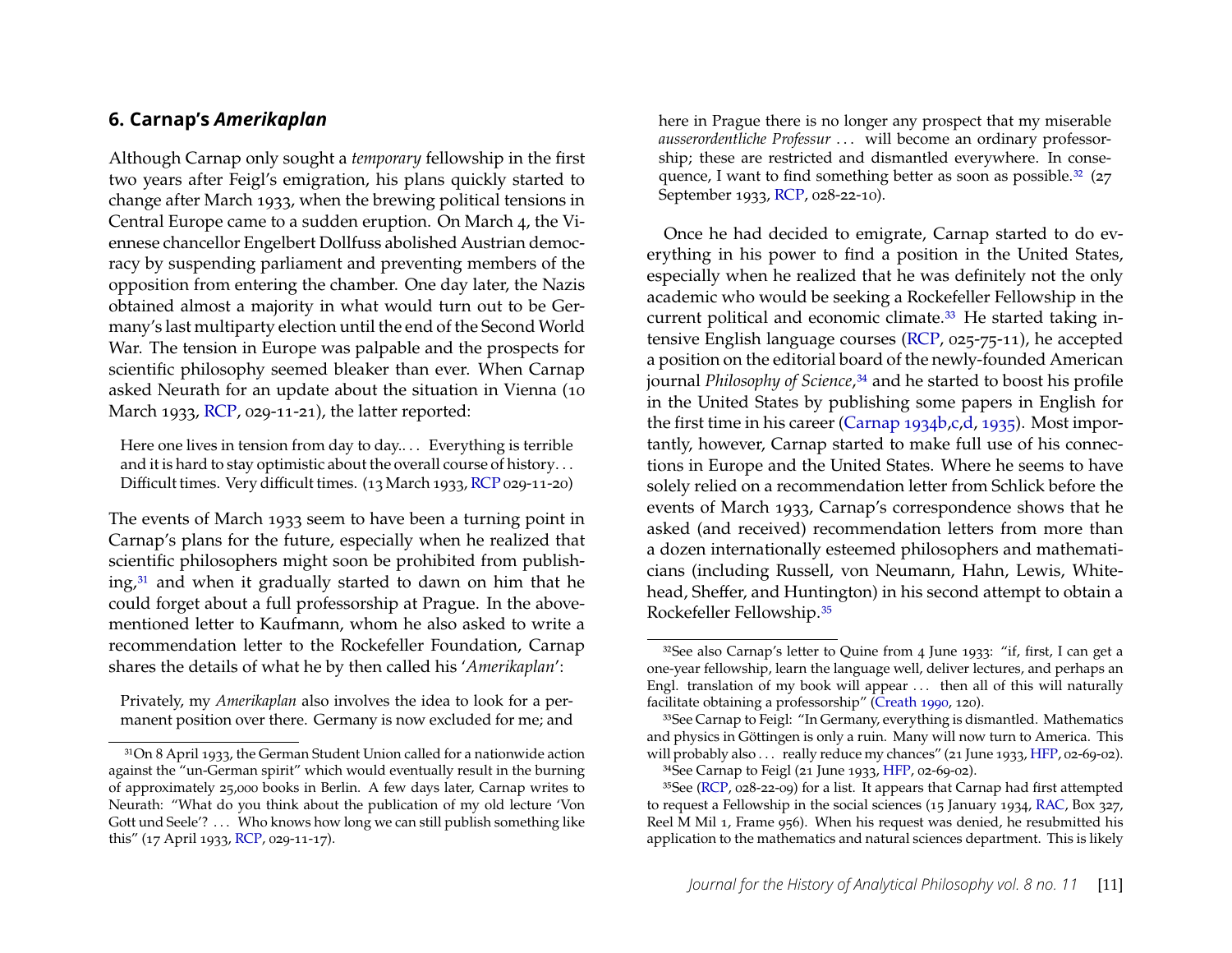Unfortunately, however, Carnap's campaign came too late. Not only was the Rockefeller Foundation flooded with applications from academics who wanted to move to the United States, the organization also had to cut back on fellowships due to the effects of the Great Depression. Although H. M. Miller, the Rockefeller field officer in charge, was charmed by Carnap's "very attractive personality" and the "numerous strong letters" that had been sent to Paris, the application was definitively denied in February 1934.[36](#page-12-1)

#### <span id="page-12-0"></span>**7. Carnap's response to Lewis**

Lewis' presidential address did much to fuel the reception of Carnap's philosophy in the United States. Still, he misinterprets Carnap's position in important respects. In the late 1920s, Carnap did not defend the staunch position that Lewis dismisses in his paper. Especially in *Scheinprobleme*, the pamphlet that accompanied the publication of the *Aufbau*, Carnap explicitly defended a very mild criterion of significance, arguing that propositions can be meaningful even if they are "neither supported nor testable". If anything, Carnap's criterion of significance came quite close to the position Lewis advanced in "Experience and Meaning". For although Carnap strongly rejected metaphysical questions, he defended the view that a statement p is meaningful "if experiences which would support p or the contradictory of p are at least *conceivable"* [\(Carnap 1928b,](#page-21-17) 327-28, my emphasis).<sup>[37](#page-12-2)</sup>

Second, Lewis' interpretation of Carnap's position was strongly outdated. In "Experience and Meaning", Lewis mostly

relies on the *Aufbau* but he seems to be unaware that Carnap had radically changed his views in the early 1930s. Even if Lewis had been correct that the *Aufbau* entails "that what is verifiable must be verifiable here and now" (Lewis to Feigl, 23 October 1933, [HFP,](#page-20-2) 03-58-07), Carnap explicitly rejects the "absolutism of the 'given' " in "Über Protokollsätze", published almost a year before Lewis wrote his address:

In all theories of knowledge up until now there has remained a certain absolutism: in the realistic ones an absolutism of the object, in the idealistic ones . . . an absolutism of the 'given' . . . There is also a residue of this idealistic absolutism in ... our circle ... it takes the refined form of an absolutism of the ur-sentence . . . It seems to me that absolutism can be eliminated. [\(Carnap 1932,](#page-21-18) 469)

Carnap's change of heart had three important consequences for his philosophy, all ignored by Lewis. First, he started to view ur-sentences (protocol sentences) as relative, adopting Popper's seminal swamp-metaphor, according to which science "does not rest upon solid bedrock" but should be viewed as a building erected on piles driven down into a swamp:

The piles are driven down from above into the swamp, but not down to any natural or 'given' base; and if we stop driving the piles deeper, it is not because we have reached firm ground. We simply stop when we are satisfied that the piles are firm enough to carry the structure, at least for the time being.[38](#page-12-3) [\(Popper 1935,](#page-22-17) §30)

Second, he started to follow Neurath in defending the view that elementary sentences are revisable. If our protocols are not absolute, Carnap maintained, we always have the option to revoke them when they conflict with some of our best-established hypotheses. Indeed, in his *Logische Syntax*, published about a year

the reason why he asked so many mathematicians to write a recommendation letter.

<span id="page-12-1"></span><sup>36</sup>See H. M. Miller's report of his meeting with Carnap (15 January 1934, [RAC,](#page-20-6) Officers' diaries, RG 12, M-R, Box 327, Reel M Mil 1, Frame 956).

<span id="page-12-2"></span><sup>37</sup>Indeed, Carnap himself described his principle as "as liberal a criterion of meaningfulness as the most liberal-minded physicist or historian would use within his own science" [\(Carnap 1928b,](#page-21-17) 327–28, my emphasis). See also [Verhaegh](#page-23-1) [\(2020a\)](#page-23-1).

<span id="page-12-3"></span><sup>38</sup>See [Carnap](#page-21-18) [\(1932,](#page-21-18) 469): "in [Popper's] testing procedure there is no last sentence; his system describes therefore the most radical elimination of absolutism". Popper had convinced Carnap about his view in September 1932, when Feigl, Popper, and Carnap spent a few days in the Tyrolean Alps. See [Carus](#page-21-5) [\(2007,](#page-21-5) 253).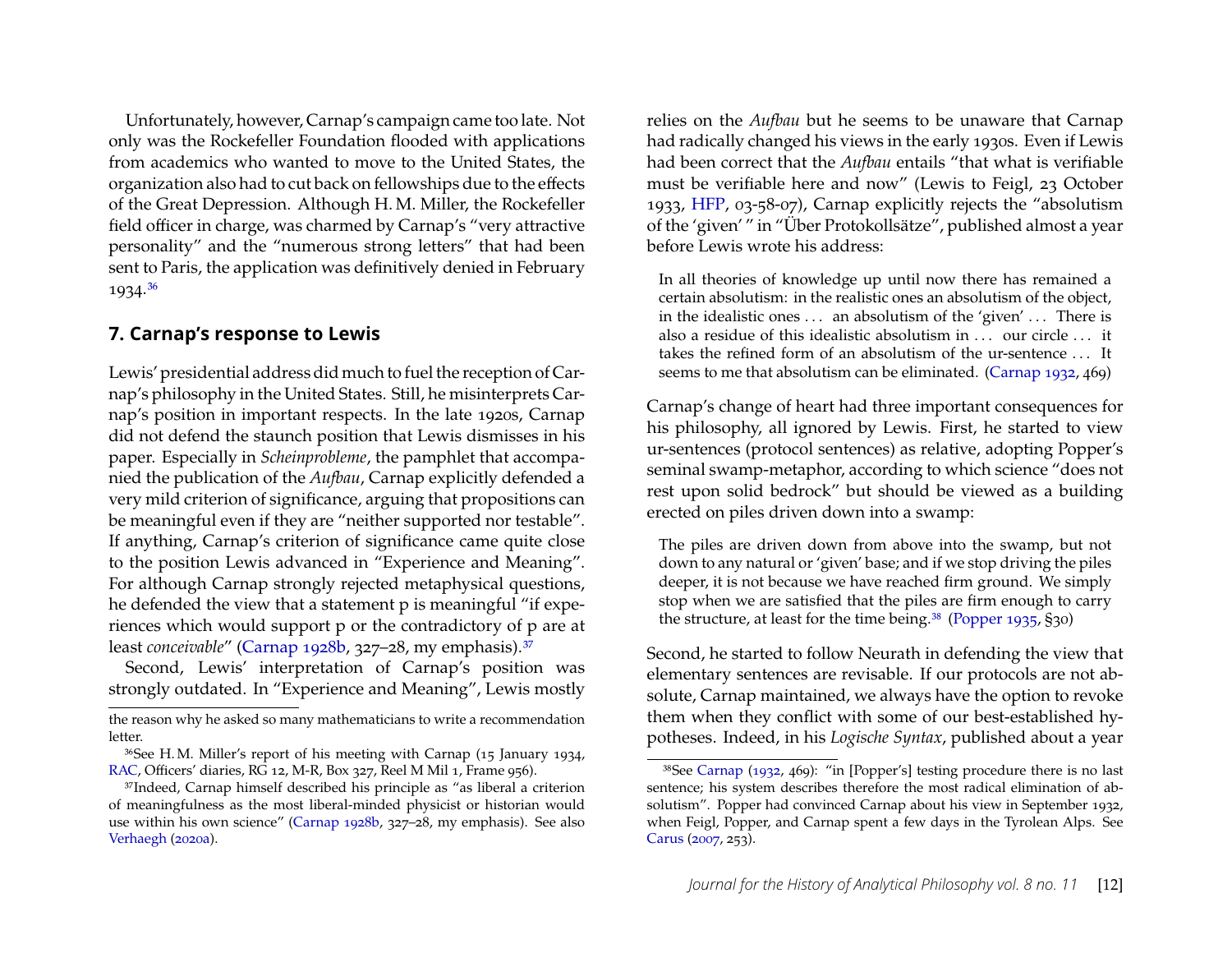after "Über Protkollsätze", Carnap wrote that even when a hypothesis proves to be incompatible with a protocol sentence, "there always exists the possibility of maintaining the hypothesis and renouncing acknowledgment of the protocol-sentences"  $(1934a, 318).^{39}$  $(1934a, 318).^{39}$  $(1934a, 318).^{39}$  $(1934a, 318).^{39}$ 

From a developmental perspective, however, the third and most important change to Carnap's philosophy had to do with the *nature* of the observation language, with the question of whether we ought to start with physicalistic or phenomenalist protocol sentences. In "Über Protokollsätze", Carnap for the first time argues that this is not a question of a fact but a linguistic decision:

this is a question, not of two mutually inconsistent views, but rather of *two different methods for structuring the language of science both of which are possible and legitimate* . . . possible answers . . . are to be understood as suggestions for postulates; the task consists in investigating the consequences of these various possible postulations and in testing their practical utility. [\(Carnap 1932,](#page-21-18) 457–58)

In arguing that the question of what protocol language to adopt is a question of linguistic decision, Carnap was paving the way for his *Principle of Tolerance*—the view that there are no morals in logic, and that "everyone is at liberty to build up his own logic, i.e., his own form of language, as he wishes" [\(1934a,](#page-21-19) 52) a principle which would come to be central to his philosophy from 1933 onwards.

Lewis is not completely to blame for (1) his misinterpretation of Carnap's position in the *Aufbau* and (2) his ignorance of the latter's most recent philosophical developments. For Lewis' most prominent source of information about Carnap's views, Herbert Feigl, had himself defended a very similar interpretation of the

*Aufbau* in his "*propaganda-notiz*".[40](#page-13-1) In addition, Feigl's correspondence with Lewis in the months leading up to the presidential address strongly suggests that he never warned Lewis that Carnap's views about protocol sentences had changed considerably in the last few years [\(HFP,](#page-20-2)  $03-53-06$  to  $03-53-09$ ). If anything, Feigl himself had kept on advertising the *Aufbau* perspective in his own publications, despite the fact that he was clearly aware of the changes to Carnap's views. Three months before Lewis' presidential address, for example, Feigl himself presented a paper in which he claimed that it "has been *shown* by Carnap that *any* concept of empirical knowledge can be constructed . . . on the basis of fundamental elements and relations pertaining to *immediate* experience" [\(1934,](#page-21-20) 428–29, my emphasis). When Carnap first read this paper, he responded with uncharacteristic annoyance, reminding Feigl that he had changed his point of view and that he did not want to hear about the points of view of his Aufbau anymore.<sup>[41](#page-13-2)</sup>

When Carnap learned about Lewis' argument in "Experience and Meaning", he also responded with disappointment, likely because he received the manuscript in February 1934, the very month in which he also learned that his Rockefeller application had been denied.<sup>[42](#page-13-3)</sup> He had always considered the Harvard professor to be a philosophical ally and his *Amerikaplan* had mostly focused on the "Lewis-Sheffer circle", which he viewed, based on his experiences with Parry and Quine, as something like an

<span id="page-13-0"></span><sup>39</sup>See also [Carnap](#page-21-18) [\(1932,](#page-21-18) 469): "Neurath has been the first to turn decisively against . . . absolutism, in that he rejected the unrevisability of protocol sentences".

<span id="page-13-1"></span><sup>40</sup>See [Blumberg and Feigl](#page-20-8) [\(1931,](#page-20-8) 295). In fact, even Carnap himself had started to reinterpret the *Aufbau* in foundationalist terms in the early 1930s. See [Richardson](#page-23-4) [\(1998\)](#page-23-4) and [Uebel](#page-23-9) [\(2007\)](#page-23-9). See [Carus](#page-21-5) [\(2007,](#page-21-5) 166–77, 196–203) for an alternative interpretation.

<span id="page-13-2"></span><sup>41</sup>Carnap would not be Carnap, however, if he did not add that he could also understand Feigl's misrepresentation if he had done it to adapt the discussion to the American context (Carnap to Feigl, 29 April 1934, [HFP,](#page-20-2) 02-69-03).

<span id="page-13-3"></span><sup>42</sup>See Carnap to Kaufmann (23 February 1934, [RCP,](#page-20-0) 029-21-21) and Carnap to Schlick (13 May 1934, [RCP,](#page-20-0) 029-28-16). Schlick told the Vienna Circle that "Carnap had felt very sad" when he learned about Lewis' criticisms. See Nagel to Carnap (5 January 1935, [RCP,](#page-20-0) 029-05-16).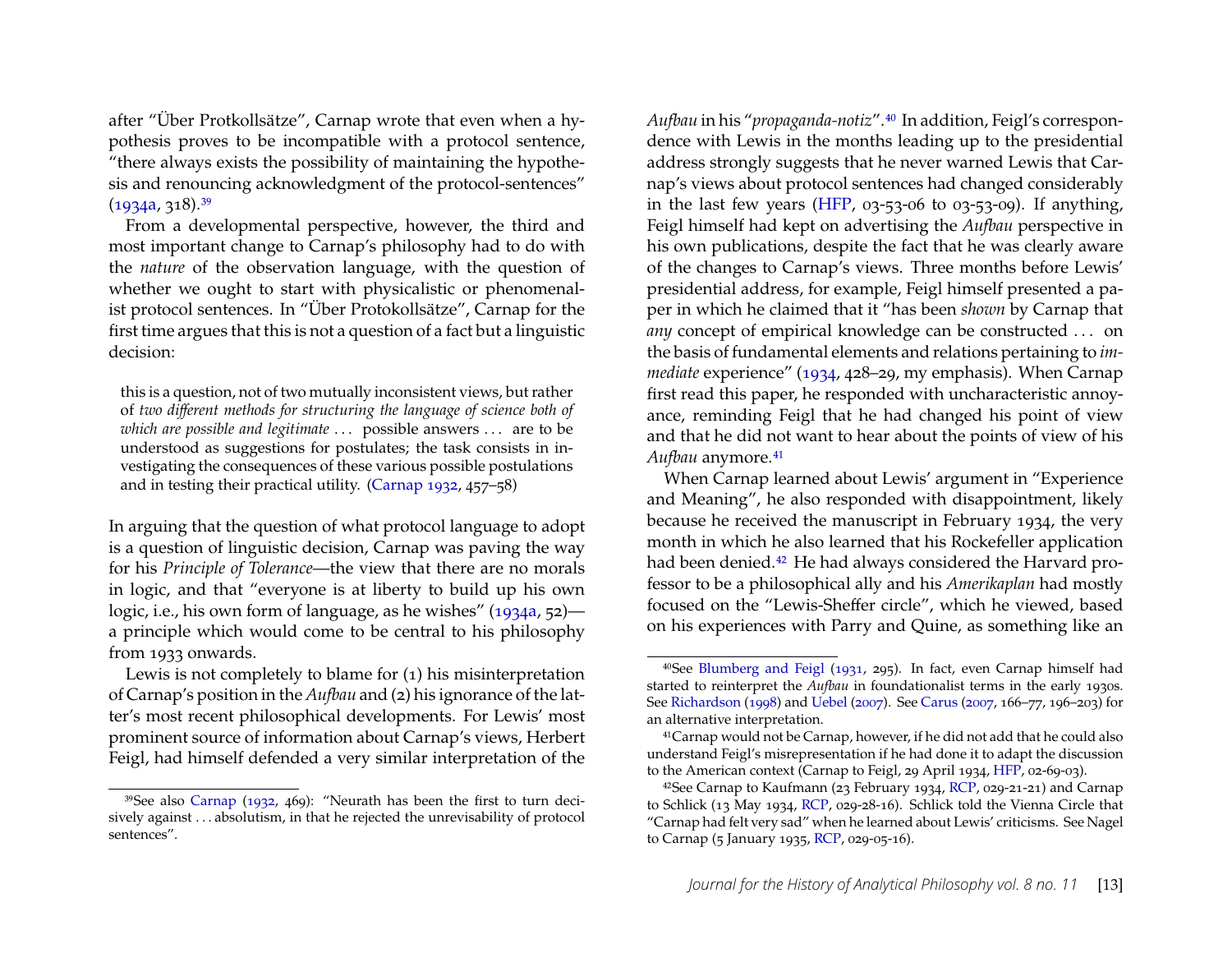American equivalent of the Wiener Kreis. It was Feigl, however, who changed Carnap's attitude toward Lewis' paper. Feigl, who perhaps felt guilty because he had regularly corresponded with Lewis in the months before the address, pointed out that the rapidly increasing attention to his philosophy in the United States could be used to *advance* his chances on the American job market, which, John von Neumann reported to Carnap, started to be "flooded with emigrants".<sup>[43](#page-14-1)</sup> If he still wanted to have a chance of finding a position in the United States, he had to secure a direct offer from an American institution, and Lewis was still his most important ally in arranging such an invitation. In a letter to Schlick, Carnap explains:

Lewis ... sent me his published paper ... apparently with the desire that I reply to it. Actually, I did not really feel like it; but Feigl wrote me that this would be very important for my *Amerikapläne*, as I would need Lewis to realize them. And he strongly advised me to do this as detailed and seriously as possible. (Carnap to Schlick, 13 May 1934, [RCP,](#page-20-0) 029-28-16)

In the months after Feigl's recommendation, Carnap started to compile a detailed sketch of a response to Lewis: a response that would eventually be published as "Testability and Meaning". It is no coincidence that this paper is often viewed as the crucial step in Carnap's transition from a strict positivism to a more liberal empiricism. For it is precisely this paper that figured as Carnap's attempt to (1) correct the American narrative about his philosophy and (2) build a bridge between logical positivism and pragmatism when he finally *did* manage to obtain an invitation from Harvard.

#### <span id="page-14-0"></span>**8. The Harvard Campaign**

When Quine learned that Carnap's Rockefeller application had been definitively denied, he immediately started a campaign to get his European colleague a position in the United States. Quine, who had returned to Harvard to take up a fellowship at the newly-founded Society of Fellows, first met with his former teachers Lewis and Whitehead, hoping that they would be able to pull some strings. In a letter to Carnap, Quine reported that Whitehead was very interested to have the German philosopher in the United States and that Lewis seemed hopeful because of the importance of Carnap's work (12 March 1934, published in [Creath 1990,](#page-21-16) 132). In the weeks that followed, Quine, Lewis, and John Cooley, Quine's friend and former fellow graduate student, started sending letters to a variety of universities in the country.[44](#page-14-2) Lewis, moreover, discussed Carnap's situation with R. B. Perry, the chair of Harvard's philosophy department, who in turn wrote a letter to the dean of the faculty, describing Carnap as "an extremely stimulating person to have at Harvard" (Perry to Murdock, 11 April 1934, [HUA,](#page-20-3) Department of Philosophy Records, UAV 687.10, Box 5).

Quine also discussed Carnap's case with L. J. Henderson, the chairman of the Society of Fellows. Henderson, who was best known for his work in biochemistry, was, in Quine's words, "extremely antimetaphysical" and had regularly discussed Carnap's philosophy with Quine at the weekly Society dinners.[45](#page-14-3) When Quine told him about Carnap's problems in getting to the

<span id="page-14-1"></span><sup>43</sup>See Carnap to Kaufmann (23 February 1934, [RCP,](#page-20-0) 029-21-21)

<span id="page-14-2"></span><sup>44</sup>See, for example, Quine's letter to C. H. Langford, a logician from Ann Arbor: "Professor Whitehead has directed me to record his admiration for Carnap, and to quote him as sincerely wishing to see Carnap called to America" (12 March 1934, [WVQP,](#page-20-5) Item 621). It is interesting to see that Quine felt the need to downplay the importance of Carnap's *Aufbau* in his letter to Langford, likely because he worried that the latter might object to the most stringent varieties of logical positivism: "I might mention incidentally . . . that [Carnap] now repudiates somewhat the viewpoint of his *Der Logische Aufbau der Welt* ... and that the final statement of his present doctrines is now with the publisher. This book, *Logische Syntax der Sprache* . . . is one of the very great logico-philosophical works of the period" (12 March 1934, [WVQP,](#page-20-5) Item 621).

<span id="page-14-3"></span> $45$ Quine to Carnap, 31 March 1935, published in [Creath](#page-21-16) [\(1990,](#page-21-16) 164). Henderson had recently turned to the study of social systems and was writing a book about Pareto's sociology. In the book, which was published a year later, Carnap's influence is clearly visible. See [Henderson](#page-21-21) [\(1935,](#page-21-21) 17–21).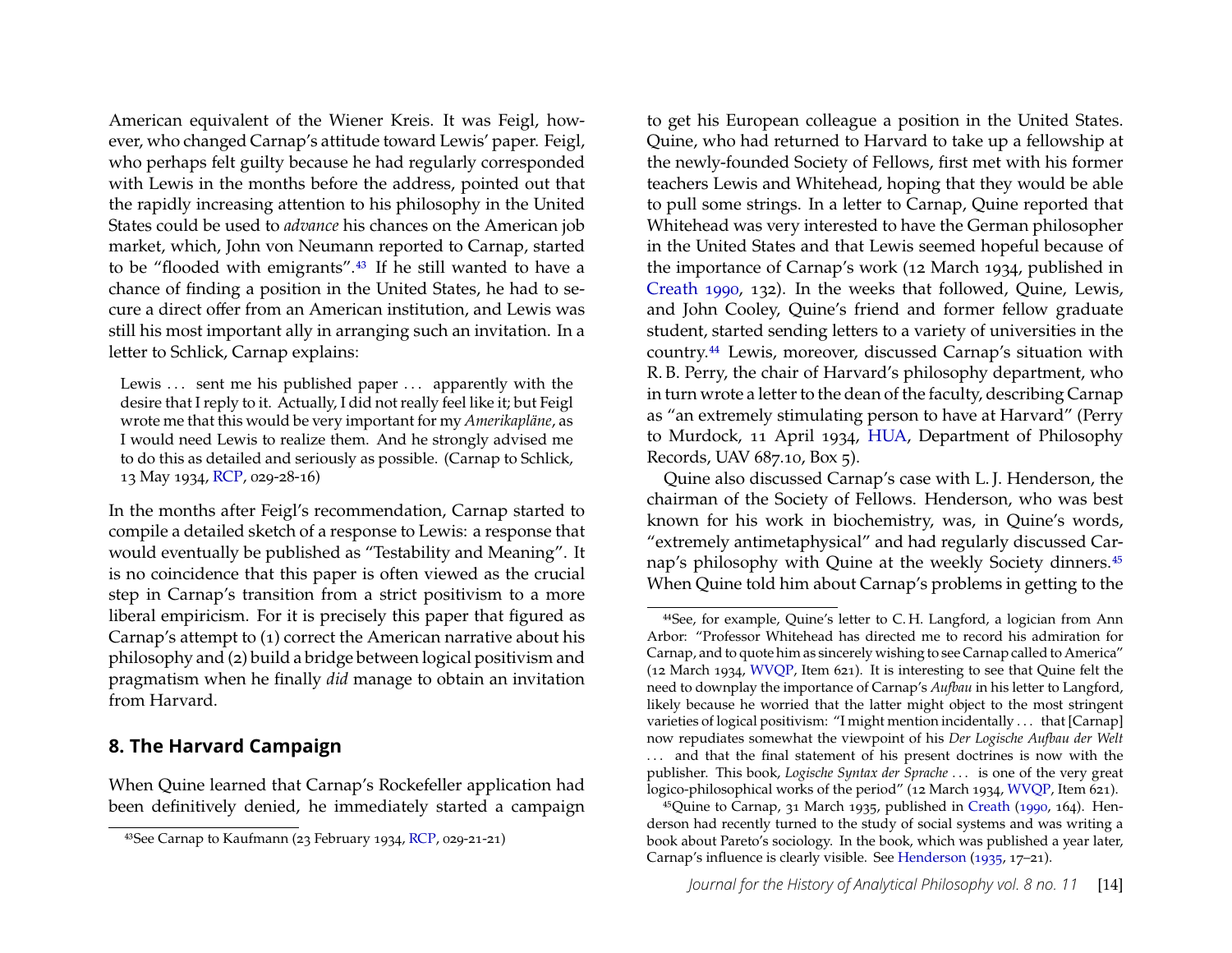United States, Henderson asked Perry whether Quine could give a couple of public lectures about Carnap's philosophy in order to promote the German philosopher's cause with those in power. In a letter to his parents, Quine writes:

Dr. Henderson, chairman of the Society of Fellows, and professor Perry, chairman of the philosophy department ..., seem to have got together on a plan to have me give a couple of lectures on Carnap's ideas. Carnap has for some time been anxious to teach in an American university, and during the past year I have taken all opportunities to push the matter with those in power here . . . I think a part of the growing interest in him at Harvard is due to my propaganda. Now I think there may be [a] hidden [motive] behind their inviting me to speak on Carnap . . . : more dope on Carnap as a possible Harvard professor . . . I am of course accepting. (29 September 1934, [WVQP,](#page-20-5) unprocessed papers).

Quine's hunch about the reason behind Henderson's invitation to lecture on Carnap's *Logical Syntax* was in the right direction but probably not completely correct: the dean, at this point, had already denied Perry's request to get Carnap to Harvard on faculty money.[46](#page-15-0) Most likely, Henderson came up with the idea because he was a member of the advisory committee for the upcoming celebration of the three-hundredth anniversary of Harvard University and because he knew that Harvard had reserved an enormous amount of money to get the world's best academics to Cambridge for an honorary doctorate and participation in a series of special tercentenary conferences. If he could get Carnap an invitation to come to the United States as well as a Harvard honorary doctorate, this could be crucial for his chances on the U. S. job market.[47](#page-15-1)

On 8, 15, and 22 November 1934, Quine gave three lectures on Carnap's *Logische Syntax der Sprache* [\(Quine 1934\)](#page-22-18). And although

Quine, like Lewis and Feigl one year before him, misrepresented Carnap's philosophy in important respects,<sup>[48](#page-15-2)</sup> the lectures seemed to have the intended effect. Many Harvard academics and notables attended the lectures and were greatly enthused about Carnap's philosophy. Especially Charles P. Curtis, a Harvard trustee who was on the Central Committee of the tercentenary organization, seems to have been influenced by Quine's lectures.[49](#page-15-3) In a letter to his parents, Quine writes:

The whole situation of the lectures was unique. As lawyer Curtis ... expressed it, there I stood under a bas-relief of the late metaphysician George Herbert Palmer, telling a gathering of professional philosophers that philosophy is nothing but syntax and that metaphysics is nonsense! And, as Curtis expressed it, not only telling them so but proving it to them . . . [T]he attention was undivided. I have been meeting Professors Lewis and Sheffer weekly to discuss Carnap and be plied with questions; I am meeting them again this morning. So there is quite a stir about Carnap; a healthy phenomenon. (27 November 1934, [WVQP,](#page-20-5) unprocessed papers)

The case for inviting Carnap to the tercentenary celebrations was also furthered by the philosophy department. In the weeks before Quine's lectures, the department was asked to advise the Humanities committee<sup>[50](#page-15-4)</sup> which "five or six leading" philosophers to invite for the tercentenary conferences and an honorary degree (11 October 1934, [HUA,](#page-20-3) Department of Philosophy Records, UAV 687.10, Box 3). Perry seems to have immediately thought of Carnap when he received the letter, as the latter's name is scribbled in the margins of the invitation (in addition

<span id="page-15-0"></span><sup>46</sup>Murdock to Perry (18 April 1934, [HUA,](#page-20-3) Dept. of Phil. Records, UAV 687.10,  $Box$  5).

<span id="page-15-1"></span><sup>47</sup>Indeed, Henderson had been invited for the first meeting of the advisory committee a few days before he asked Quine to prepare lectures on Carnap's syntax program (Conant to Henderson, 17 September 1934, [LJHP,](#page-20-4) carton 3).

<span id="page-15-2"></span><sup>48</sup>For one thing, Quine misinterpreted the philosophical implications of Carnap's recent syntactic turn by completely ignoring the principle of tolerance. See [Hylton](#page-21-22) [\(2001\)](#page-21-22), [Verhaegh](#page-23-10) [\(2018,](#page-23-10) ch. 6), and [Verhaegh](#page-23-8) [\(ms\)](#page-23-8).

<span id="page-15-3"></span><sup>49</sup>In a letter to Carnap, Quine would later write: "Curtis . . . , I think, is the chief responsibility for your tercentenary nomination" (24 August 1936, in [Creath 1990,](#page-21-16) 218).

<span id="page-15-4"></span><sup>50</sup>The organization of the tercentenary conferences was divided into four subcommittees, one for the humanities, and three for the biological, physical, and social sciences respectively.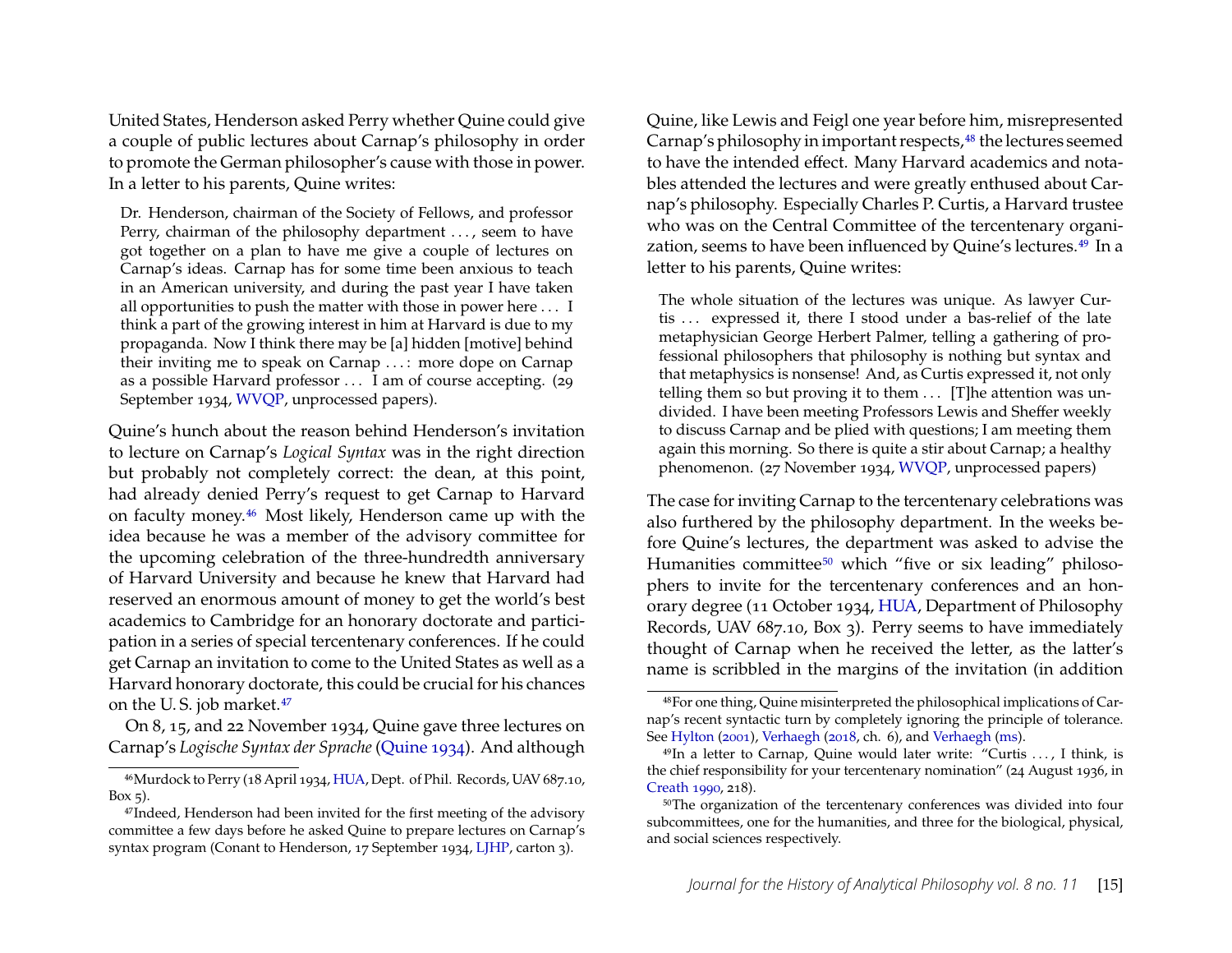to the names of philosophers like Bertrand Russell, Edmund Husserl, and Martin Heidegger). In the days that followed, Perry organized a vote among the philosophy faculty and, perhaps not surprisingly, Carnap made it to the list of six philosophers recom-mend by the philosophy department.<sup>[51](#page-16-0)</sup> Next, Perry wrote a letter to the Humanities committee recommending the six philosophers, adding an extensive recommendation for Carnap written by C. I. Lewis, as he knew that Carnap would be mostly unknown to the members of the committee, especially when compared to philosophers like Dewey and Russell (13 October, 1934, [HUA,](#page-20-3) Records of the Terc. Celebration Office, UAV 827.114, Box 26).

Despite Quine's lectures, the institutional support from Harvard notables (Curtis and Henderson), and the recommendation from the philosophy department, the Humanities committee voted against Carnap's invitation on 26 November. The tally sheet reveals that Carnap received only two votes from the eight committee members and was thereby excluded from the list of thirty humanities scholars to receive an honorary degree.<sup>[52](#page-16-1)</sup> To some extent, the committee's vote did not come as a surprise. Not only was Carnap, forty-three years old at the time of the vote, very young to receive an honorary degree—the professors who did make it to the committee's list where over sixty-five years old on average [\(HUA,](#page-20-3) UAV 827.114, Box 26)—he was also not wellknown outside a limited circle of philosophers and therefore failed to meet the criterion that invitations should only be send to "the most distinguished and productive leaders of research" (Harvard Tercentenary Plans, [HUA,](#page-20-3) UAV 827.2). Most importantly, Carnap's *research* did not fit the selection criteria either. Each committee had the task to organize a few tercentenary symposia and "usability in symposia" was a hard criterion for the selection of the candidates for the honorary degrees (Minutes, 19 December 1934, [LJHP,](#page-20-4) Carton 3). In an earlier meeting, the committee had decided to organize two symposia, one on "Authority and the Individual" and one "Independence and Borrowing in Institutions, Thought, and Art", thereby excluding Carnap's scientific philosophy as a relevant contribution.

In the end, however, Carnap *did* manage to get on the list of invitees, thereby securing the 2600 dollar honorarium (almost 50,000 dollars in today's money) that finally allowed him to come to the United States for an extended period of time.[53](#page-16-2) And although it is not completely clear who changed the committee's mind, it is likely that the Harvard philosophers are responsible for the last-minute addition. For as soon as Perry learned about the first list of selected scholars, he wrote an angry letter to Jerome D. Greene, the general coordinator of the Harvard tercentenary:

I . . . note with much regret that the Committee on the Humanities has seen fit to limit the selection of philosophers to men who are historians. This is I believe to be a very serious matter. It does not seem fair . . . The essence of philosophy is systematic, and in Carnap and Heidegger we have chosen two men of great distinction, in whom the young scholars of the world are now greatly interested. (4 December 1934, [HUA,](#page-20-3) UAV 687.10, Box 3)

<span id="page-16-0"></span><sup>&</sup>lt;sup>51</sup>The recommended philosophers were Carnap, Dewey, Heidegger, Russell, Étienne Gilson, and G. E. Moore. Carnap ended third place in the vote (after Gilson and Dewey but before Heidegger, Russell, and Moore). He could have finished higher if the metaphysician John Wild had not put him on the absolute bottom of his ranking. The voting slips (most of which are anynomous) can be found in the Dept. of Philosophy Records [\(HUA,](#page-20-3) UAV 687.10, Box 3).

<span id="page-16-1"></span><sup>&</sup>lt;sup>52</sup>The only votes for Carnap came from the historian William Scott Ferguson and from Whitehead, the sole philosopher on the committee. What probably did not help Carnap's case was that Whitehead had missed the first meeting of the committee due to illness. He therefore missed the chance to plea Carnap's case. The tally sheet and the voting ballots can be found in the Records of the Tercentenary Celebration Office [\(HUA,](#page-20-3) UAV 827.114, Box 26).

<span id="page-16-2"></span><sup>53</sup>In addition to the very generous financial compensation, Carnap also received free lodging and board, and a research assistant for the period he would spend at Harvard. For copies of the invitations, see [HUA](#page-20-3) (UAV 827.114, Box 26) and (UAV 687.10, Box 7). See also Carnap's first response to the tercentenary invitation: "You can imagine how glad I am about this first American invitation. They pay so well . . . Now the bridge over the big water is once constructed, I have good hope that further steps may follow" (Carnap to Quine, 14 March 1935, in [Creath 1990,](#page-21-16) 162).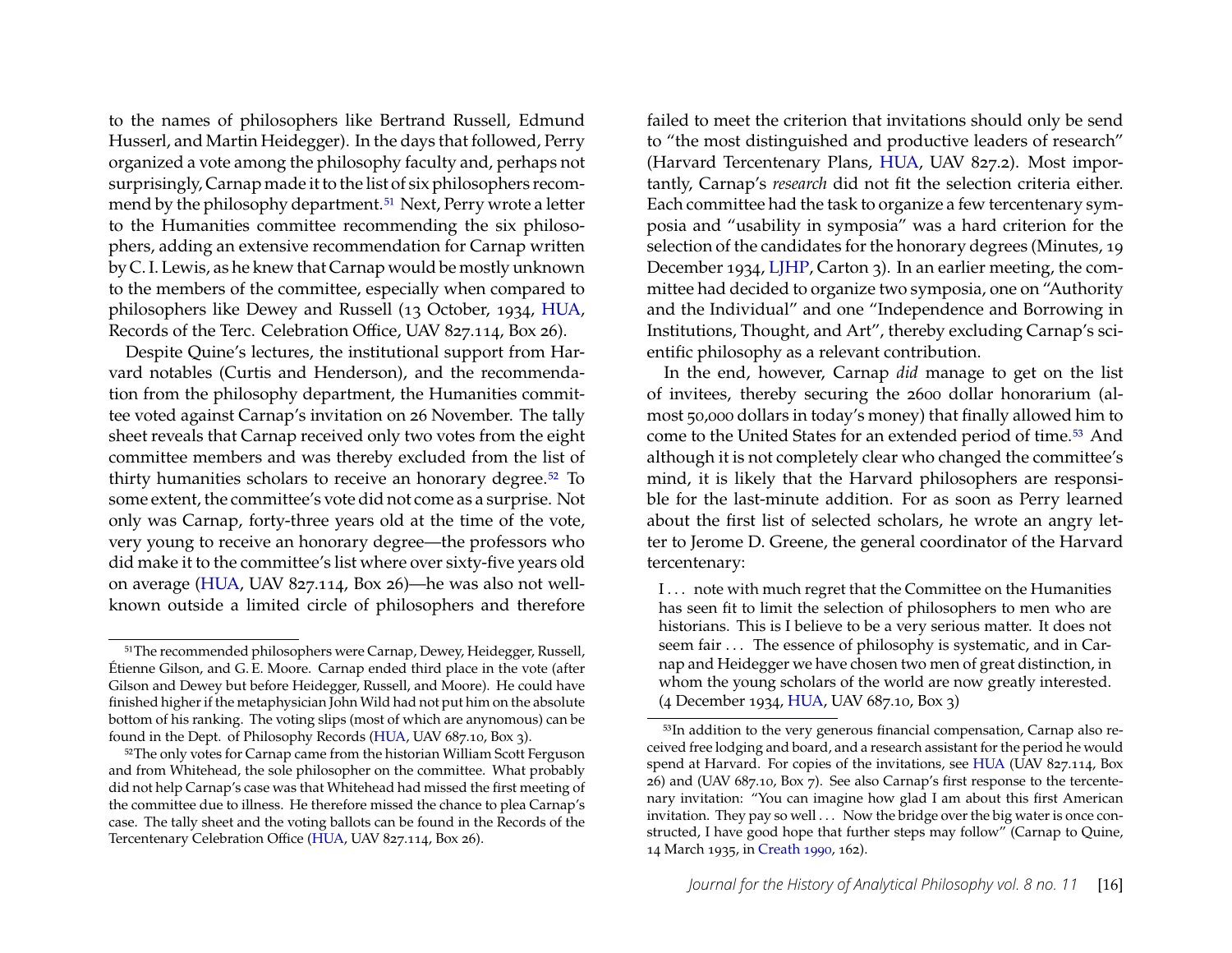After Greene received the letter, he immediately approached Whitehead, the only philosopher on the Humanities committee, reporting that the Department regrets the "omission of Carnap and Heidegger" and asked him whether he could "weigh these complaints" and discuss them with Arthur Nock, the chair of the committee (5 December 1934, [HUA,](#page-20-3) UAV 827.114, Box 6). There is no direct evidence of what Whitehead advised but the result of the intervention is clear. One day later, the Humanities Committee met and decided to include Carnap on the list of invitees. Heidegger, on the other hand, was never invited [\(HUA,](#page-20-3) UAV 827.114, Box 6).

#### <span id="page-17-0"></span>**9. Testability and Meaning**

On 15 December 1935, Carnap and his wife Ina boarded an ocean liner at Bremerhaven, in the north of Germany. Carnap was about to embark on his second trip to the United States and this time he intended to leave Europe for good. Although he had commitments only up to September 1936, when he would be receiving his honorary degree, he had bought two one-way tickets. Carnap and Ina had emptied their house in Prague and put all their belongings in storage, ready to ship them as soon as he had found a position at an American institution. When Carnap arrived in Boston about a week later, he was awaited by Quine, with whom he would spend the Christmas holidays. In the week that followed, Quine introduced him to all the Harvard academics he had heard about in the preceding years. He had dinner at the Society of Fellows, spent an evening at the Whiteheads, and had lunch with Huntington, who, Carnap noted in his diary, had forgotten about their first meeting in 1923. In addition, Carnap visited the bedridden Henderson, who was suffering from an ulcer, and met several of the students that had ignited the Carnap craze in the early 1930s. He met Susanne Langer, Henry Leonard, and Stanley Smith Stevens, committed members of a Carnap reading group, and he met Nelson Goodman, who was writing a dissertation that aimed to revive Carnap's *Aufbau* project.<sup>[54](#page-17-1)</sup>

On 28 December, Carnap, Quine, Goodman, Leonard, and David Prall drove to Baltimore for the APA Eastern Division Meeting, where Carnap was to deliver his first talk on American soil. The talk, "Testability and Meaning", was programmed on the final day of the conference, exactly two years after Lewis' presidential address at the same meeting in 1933. After an introduction from Arthur Lovejoy, a professor at the University of Baltimore, Carnap read (a shortened version of) his reply to Lewis, the paper Feigl had urged him to write in order to maximize his chances of finding a position in the United States (Section [7\)](#page-12-0). Today, "Testability and Meaning" is often read as a paper in which Carnap abandons the verifiability criterion of meaning and paves the way for a more liberal variant of logical positivism—a variant which also allows theoretical terms if sentences containing the term cannot be translated into protocol sentences. From a historical perspective, however, the paper should be read as (1) a comprehensive response to Lewis, aiming to correct the American narrative about his philosophy and (2) an attempt to find common ground between pragmatism and the Vienna Circle. In his correspondence, Carnap systematically refers to the paper as his "reply to Lewis"[55](#page-17-2) and in its first section, Carnap explicitly mentions that it is his goal to foster "a greater convergence" between the Vienna Circle and "related views of other empiricist authors and groups"  $(1936, 423).$ <sup>[56](#page-17-3)</sup>

In "Experience and Meaning", Lewis had argued that Carnap conflated verificationism about knowledge with verificationism

<span id="page-17-1"></span><sup>54</sup>For an overview of the Carnap's first days in Boston, see Carnap's diary [\(RCP](#page-20-0) 025-82-01).

<span id="page-17-3"></span><span id="page-17-2"></span><sup>55</sup>See, for example, Carnap to Quine (28 October 1935, in [Creath 1990,](#page-21-16) 190). 56See also page 427, where he zooms in on pragmatism and explicitly mentions the "agreement ... between the present views of the *Vienna Circle* ... and those of *Pragmatism*, as interpreted, e.g., by *Lewis*" [\(1936,](#page-21-3) 427, original emphasis).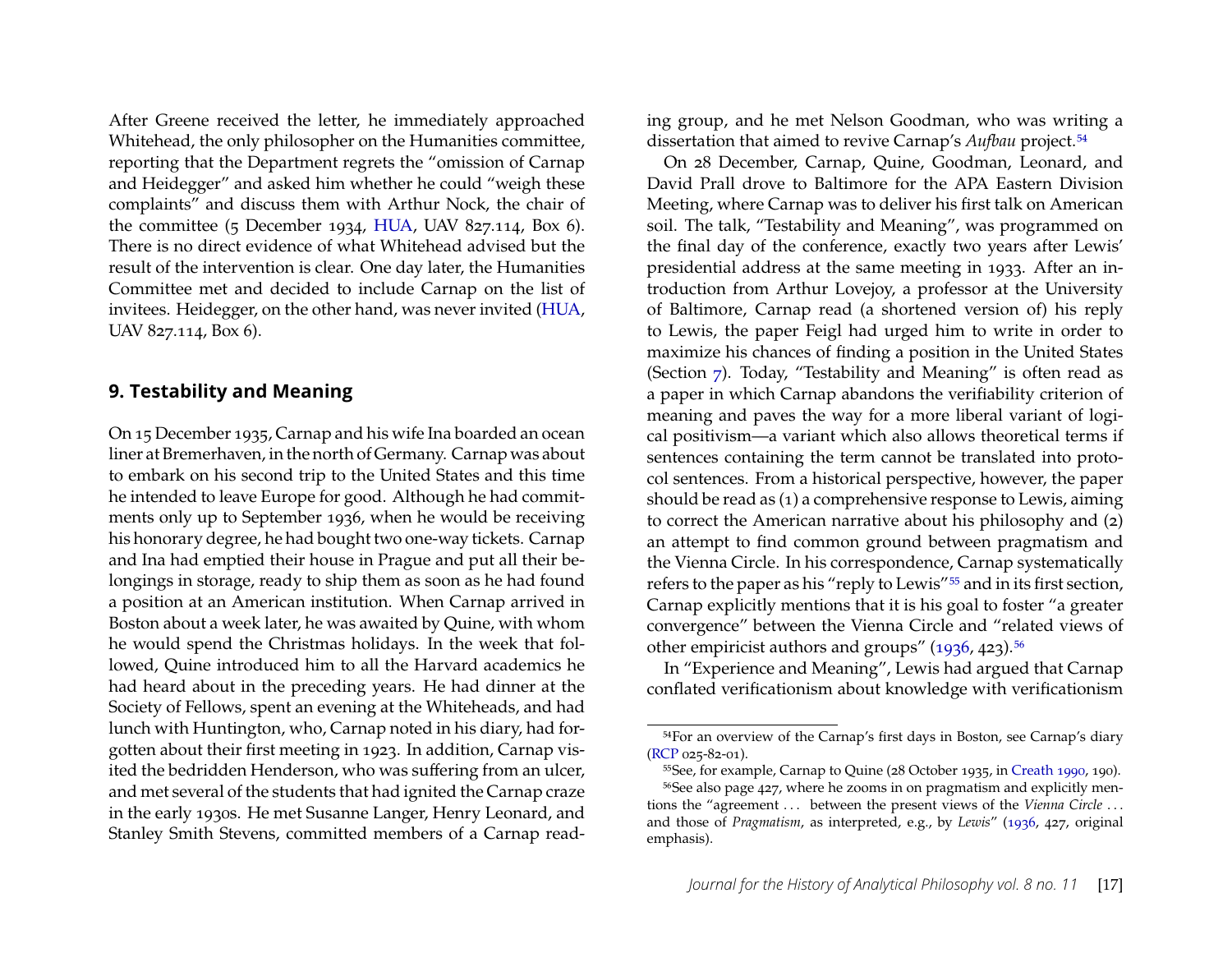about meaning. Although we have to successfully test our theories about elementary particles if we want to *know* that electrons exist, these theories can still be *meaningful* if it is somehow impossible to test them. All that is required for a meaningful assertion is that we should at least know what it would take for any future experience to verify it (see Section [4\)](#page-7-0). It is telling that Carnap opens "Testability and Meaning" by drawing exactly this distinction:

Two chief problems of the theory of knowledge are the question of meaning and the question of verification. The first question asks under what conditions a sentence has meaning . . . The second one asks how we get to know something, how we can find out whether a given sentence is true or false. [\(Carnap 1936,](#page-21-3) 420)

Like Lewis, Carnap argues that the two problems are connected but that the criteria for significance are less strict than the criteria for knowledge: we know that a sentence is true if we actually observe it to be true but an assertion is already meaningful "if we kn[o]w what it *would be*. . . to be found true" [\(1936,](#page-21-3) 420). Carnap, in other words, wholeheartedly accepted that an assertion can be meaningful if it has never been tested:<sup>[57](#page-18-0)</sup>

When we call a sentence S confirmable, we do not mean that it is possible to arrive at a confirmation of S under the circumstances as they actually exist. We rather intend this possibility under some *possible circumstances*, whether they be real or not . . . Whether the real circumstances are such that the testing of a certain sentence S leads to a positive result  $\ldots$  is irrelevant for the questions of confirmability, testability and meaning of the sentence though decisive for the question of truth. [\(Carnap 1936,](#page-21-3) 457)

In addition to granting Lewis the distinction between verificationism about knowledge and verificationism about meaning, Carnap also explicitly distances himself from "methodological solipsism"—the core of Lewis' analysis of the rift between pragmatism and logical positivism—arguing that the term "is so often misunderstood" that he "prefer[s] not to use it any longer" [\(1936,](#page-21-3) 423–24). The foremost problem with methodological solipsism is that it has led commentators—Carnap explicitly mentions Lewis [\(1936,](#page-21-3) 429)—to believe that Carnap is committed to the view that physical objects are *in fact* constructions out of sense data. Carnap, naturally, wants to avoid such a metaphysical interpretation at any cost. All problems of philosophy are disguised questions about the syntax of language and to interpret them as questions about reality is to be confused about the nature of philosophical questions. Philosophical assertions are often posed in what Carnap calls the *material mode of speech* (in which we talk about facts and things) but should actually be phrased in the *formal mode of speech* (in which we talk about propositions and thing-words):

It is a pseudo-thesis of idealism . . . that a physical object (e.g., the moon) is a construction out of sense-data. Realism on the other hand asserts, that a physical object is ... cognized ... We—the Vienna Circle—neither affirm nor deny any of these theses, but regard them as pseudo-theses . . . They arise from the use of the material mode. [\(Carnap 1936,](#page-21-3) 428–29)

The distinction between the formal and the material mode of speech also offered Carnap a way to endorse Lewis' liberal views about significance without accepting the latter's conclusion that some problems of metaphysics are meaningful too. Whereas Lewis argued that questions about the reality of the external world become meaningful once we realize that empirical meaning transcends immediate experience, Carnap maintains that such questions are ill-conceived. In an interesting passage in which he directly discusses Lewis' examples from "Experience and Meaning", Carnap argues:

<span id="page-18-0"></span><sup>57</sup>Note that it is not my intention here to argue that Carnap *changed* his position in response to "Experience and Meaning". Rather, Lewis' paper made Carnap realize that he needed to correct the American narrative about his philosophical commitments (see Section [7\)](#page-12-0).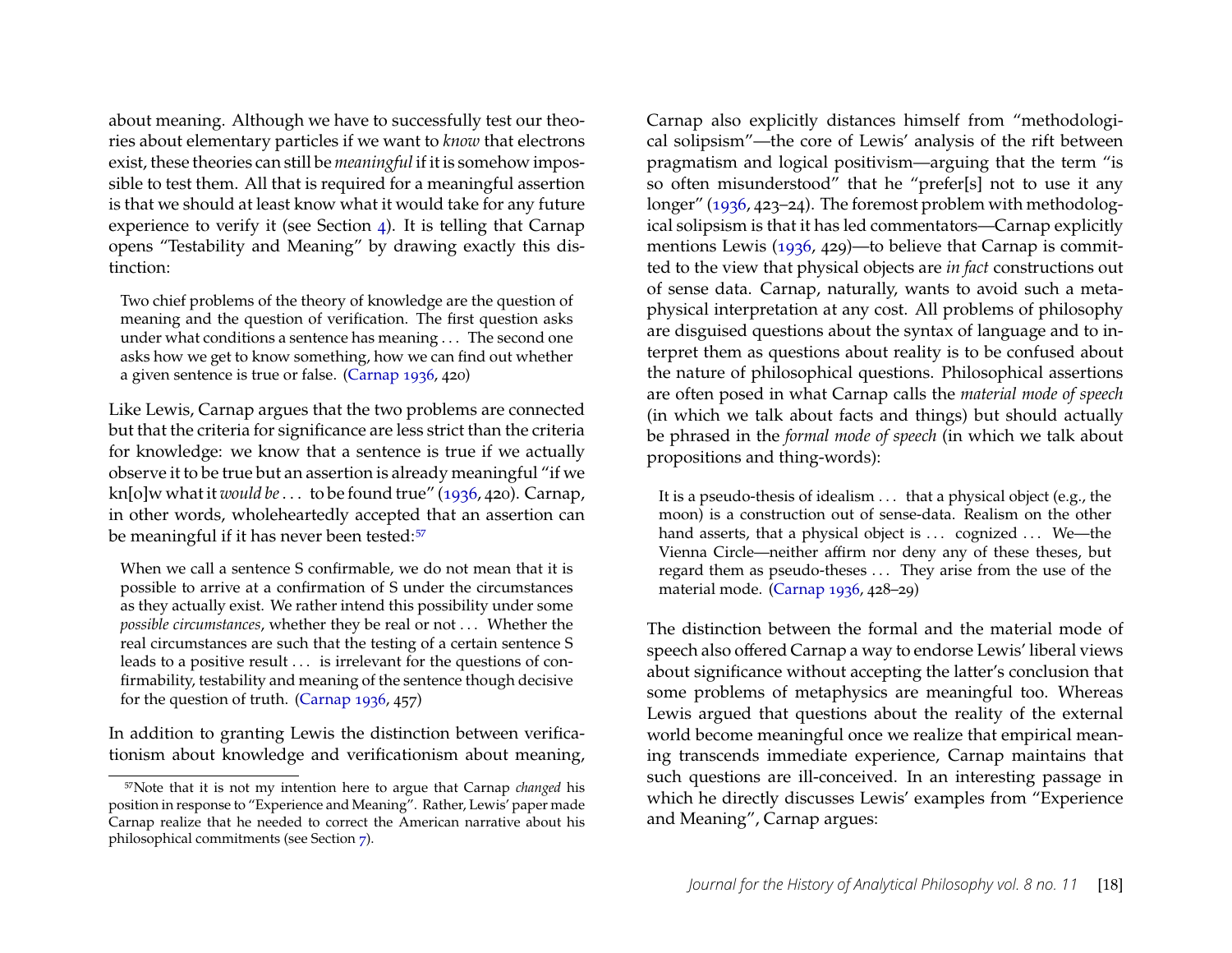The formulation in the material idiom makes many . . . questions ambiguous and unclear... "Is the past more than the present recollection"?, "Is the future more than the present experience of anticipation"? ... the use of the material idiom leads to a certain absolutism, namely to the neglect of the fact that the thesis is relative to the chosen language-system. The use of the formal idiom reveals that fact. [\(Carnap 1936,](#page-21-3) 429–30)

"Testability and Meaning", in other words, was Carnap's attempt to update the American philosophical community about his changed views (Section [7\)](#page-12-0). He accepts Lewis' more liberal empiricism, thereby building a bridge between the Vienna Circle and the pragmatists, without giving up on the elimination of metaphysics, one of the core motives of scientific philosophy since the Erlangen conference in 1923.

Carnap's address at the APA meeting in Baltimore was the beginning of a lecture tour that would take him to more than a dozen American universities in four months.<sup>[58](#page-19-0)</sup> At these events, Carnap read a variety of papers but his central message in all of these presentations was one of unification. Where Blumberg and Feigl had emphasized the *differences* between logical positivism and pragmatism,<sup>[59](#page-19-1)</sup> Carnap explicitly emphasized the connection between the two movements. In fact, he even adopted Charles Morris' proposal to replace the *term* "logical positivism" with a new label ("scientific empiricism"), in order to emphasize this unity.[60](#page-19-2) In one of his 1936 lectures, Carnap writes:

The views which I intend to explain have been developed with a philosophical movement in Europe which is often called Logical Positivism but which perhaps might be better called *Scientific Empiricism* ... Similar empiricist views have been developed in America . . . Most of the groups mentioned, even those in Europe, worked most of the time independently from each other and only in the very last years have become aware of the fact that they stand on a common basis and are *members of one movement*. (1936, [RCP,](#page-20-0) 081-03-01, my emphasis)

And although Carnap continued to divide the American philosophical community throughout his lecture tour—in a letter about the APA meeting, Quine reports that "there was great antagonism among the metaphysicians" (4 January 1936, [WVQP,](#page-20-5) unprocessed papers)—his conciliatory stance had the intended effect. In March and April 1936, just a few months after his arrival in the United States, Carnap received offers from Princeton University and the University of Chicago. Greatly relieved that he could definitively stay in the United States, Carnap accepted the Chicago offer.<sup>[61](#page-19-3)</sup>

In June, Carnap returned to Cambridge for the tercentenary celebrations with a contract in his pocket. What followed was an intense summer filled with receptions, conferences, and summer schools. On 18 September, the final day of the celebrations, Carnap received his honorary degree. In a specially built theater in Harvard Yard, packed with more than seventeen thousand people, Carnap was one of sixty-two academics to be commended by Harvard University. After a choir of almost two hundred students finished its performance of Händel's "Let Their Celestial

<span id="page-19-0"></span><sup>58</sup>Carnap's home base in the spring semester was the University of Chicago, which had offered him a short visiting professorship after they learned that he would be coming to the United States for the Havard Tercentenary celebrations. For reconstruction of the Chicago campaign for Carnap (and Reichenbach), see [Verhaegh](#page-23-7) [\(2020b,](#page-23-7) Section 8). Carnap's lecture tour would take him to, among others, Ann Arbor, Buffalo, Columbia, Cornell, Iowa, Princeton, Urbana, and Yale. See Carnap's letters to Elisabeth Schöndube [\(RCP,](#page-20-0) 025-69-03, 025-69-06 and 025-69-09) as well as [Limbeck-Lilienau](#page-22-1) [\(2010,](#page-22-1) 131).

<span id="page-19-1"></span><sup>59</sup>See, e.g., the first section of their manifesto: "it is precisely the union of empiricism with a sound theory of logic which differentiates logical positivism from ... pragmatism ... certain pragmatists, neglected pure logic entirely by confusing it with psychology and scientific method" [\(Blumberg and Feigl 1931,](#page-20-8) 282).

<span id="page-19-2"></span><sup>60</sup>Morris had proposed the label at the Eighth International Congress of Philosophy at Prague in September 1934. See [Morris](#page-22-19) [\(1935a\)](#page-22-19).

<span id="page-19-3"></span><sup>61</sup>Again, see [Verhaegh](#page-23-7) [\(2020b,](#page-23-7) Section 8) for a reconstruction of Morris' campaign to bring Carnap to Chicago. Carnap chose Chicago over Princeton because the latter could not guarantee that the position would become permanent after a year (Ina Carnap to Hempel, 19 April 1936, [RCP,](#page-20-0) 102-14-23).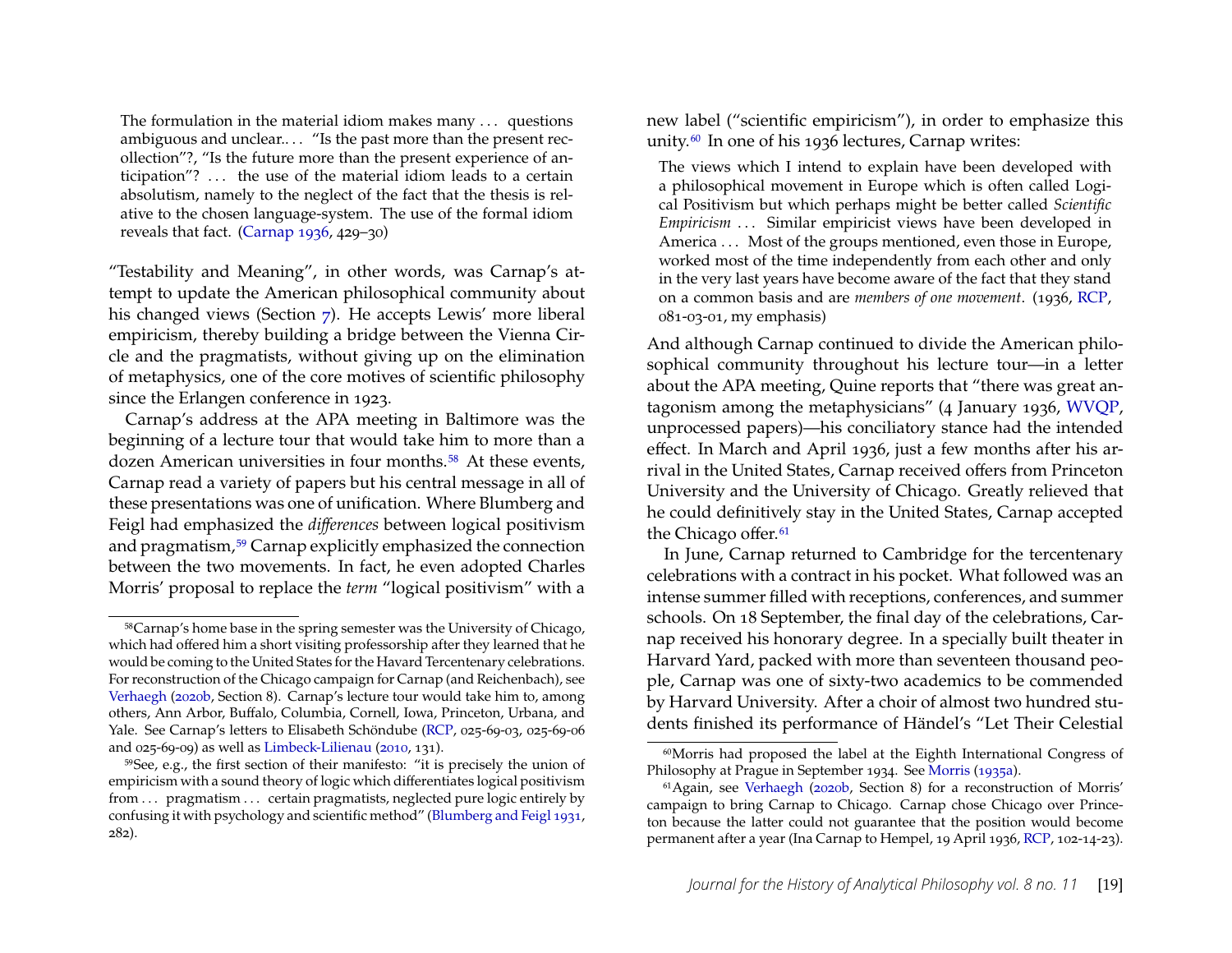Concerts All Unite", James B. Conant, Harvard's president, read Carnap's name and praised his achievements: "Rudolf Carnap: *Doctor of Science*. A philosopher of penetrating insight who lights the way for those who seek through logic the unity of the world" [\(Harvard University 1937,](#page-21-23) 221, original emphasis).<sup>[62](#page-20-9)</sup> Carnap's *Amerikaplan* had finally succeeded.

#### **Acknowledgements**

I would like to thank Fons Dewulf, Christian Feldbacher-Escamilla, Benjamin Marschall, Adam Tamas Tuboly, the Pittsburgh Center for Philosophy of Science reading group, various anonymous referees, and audiences at the 2020 APA Central Division Meeting in Chicago and the Pittsburgh Center for Philosophy of Science for their valuable comments and feedback. In addition, I would like to thank Christian Feldbacher-Escamilla for his help with translating archival material and the staff at Pittsburgh's Archives of Scientific Philosophy, the University of Minnesota Archives, the Harvard University Archives, Harvard's Baker Library, Harvard's Houghton Library, Haarlem's Noord-Hollands Archief, and the University of Chicago Archives for their help with my research and their permission to cite material from their collections. This research is funded by The Netherlands Organisation for Scientific Research (grant 275–20–064) and a visiting fellowship from the Pittsburgh Center for Philosophy of Science. Correspondence concerning this paper should be addressed to Tilburg University, Department of Philosophy, Warandelaan 2, 5037AB, Tilburg, The Netherlands or to A.A.verhaegh@tilburguniversity.edu.

# **Sander Verhaegh**

Tilburg University A.A.Verhaegh@tilburguniversity.edu

# **Archival Sources**

- <span id="page-20-1"></span>Hans Reichenbach Papers. Archives of Scientific Philosophy, Hillman Library, University of Pittsburgh.
- <span id="page-20-2"></span>Herbert Feigl Papers. University Archives, University of Minnesota, Twin Cities Campus, Minneapolis.
- <span id="page-20-4"></span>Lawrence Joseph Henderson Papers. Baker Library Special Collections, Harvard University.
- <span id="page-20-7"></span>Moritz Schlick Papers. Wiener Kreis Archiv, Noord-Hollands Archief, Haarlem.
- <span id="page-20-3"></span>Records of the Department of Philosophy. Harvard University Archives.
- <span id="page-20-6"></span>Records of the Rockefeller Foundation. Rockefeller Archive Center, Sleepy Hollow, New York.
- Records of the Tercentenary Celebration Office, 1934-1937, Harvard University Archives. Harvard University Archives.
- <span id="page-20-0"></span>Rudolf Carnap Papers. Archives of Scientific Philosophy. Hillman Library, University of Pittsburgh.
- <span id="page-20-5"></span>Willard Van Orman Quine Papers. Houghton Library, Harvard University.
- Willard Van Orman Quine. Unprocessed Papers. Private Collection, Douglas B. Quine.

## **References**

<span id="page-20-8"></span>Blumberg, Albert E. and Herbert Feigl, 1931. "Logical Positivism: A New Movement in European Philosophy." *The Journal of Philosophy* 28(11): 281–96.

<span id="page-20-9"></span><sup>62</sup>See also the *Harvard University Tercentenary Gazette* (issues 1-8, 12 June to 11 September 1936) and [Elliott](#page-21-24) [\(1999,](#page-21-24) 54).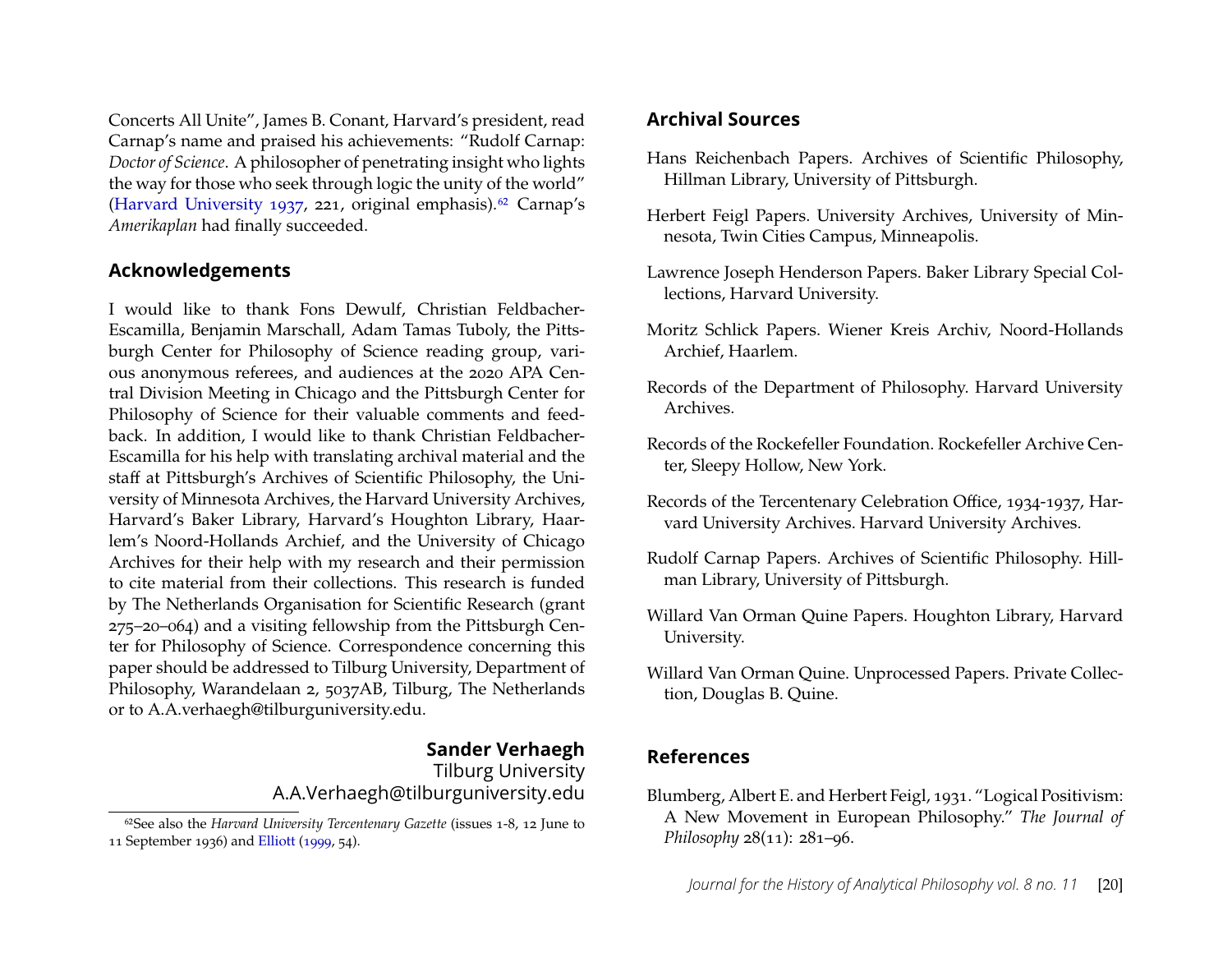- <span id="page-21-9"></span>Boring, Edwin G., 1950. *A History of Experimental Psychology*, Second edition. New York: Appleton-Century.
- <span id="page-21-4"></span>Carnap, Rudolf, 1928a. *Der logische Aufbau der Welt*. Berlin-Schlachtensee: Weltkreis-Verlag.
- <span id="page-21-17"></span>, 1928b. *Scheinprobleme in der Philosophie: Das Fremdpsychische und der Realismusstreit*. Berlin-Schlachtensee: Weltkreis-Verlag.
- <span id="page-21-18"></span>, 1932. "Über Protokollsätze." *Erkenntnis* 3(1): 201–14.
- <span id="page-21-19"></span>, 1934a. *Logische Syntax der Sprache*. Vienna: Springer.
- <span id="page-21-12"></span>, 1934b. "On the Character of Philosophic Problems." *Philosophy of Science* 1(1): 5–19.
- <span id="page-21-13"></span>, 1934c. "Meaning, Assertion and Proposal." *Philosophy of Science* 1(3): 359–60.
- <span id="page-21-14"></span>, 1934d. *The Unity of Science*. London: Kegan Paul, Trench, Trubner & Co.
- <span id="page-21-15"></span>, 1935. *Philosophy and Logical Syntax*. London: Kegan Paul, Trench, Trubner & Co.
- <span id="page-21-3"></span>, 1936. "Testability and Meaning." *Philosophy of Science* 3(4): 419–71.
- <span id="page-21-0"></span>, 1963. "Intellectual Autobiography." In *The Philosophy of Rudolf Carnap. Library of Living Philosophers. Volume 11*, edited by Paul A. Schilpp, pp. 1–84. La Salle: Open Court.
- <span id="page-21-5"></span>Carus, A. W., 2007. *Carnap and Twentieth-Century Thought: Explication as Enlightenment*. Cambridge: Cambridge University Press.
- <span id="page-21-16"></span>Creath, Richard, ed. 1990. *Dear Carnap, Dear Van*. Berkeley: University of California Press.
- <span id="page-21-6"></span>Damböck, Christian, ed. 2016.*Influences on the Aufbau*. Dordrecht: Springer.
- <span id="page-21-24"></span>Elliott, Clark A., 1999. "The Tercentenary of Harvard University in 1936: The Scientific Dimension." *Osiris* 14(1): 152–75.
- <span id="page-21-20"></span>Feigl, Herbert, 1934. "Logical Analysis of the Psychophysical Problem." *Philosophy of Science* 1(4): 420–45.
- <span id="page-21-2"></span>Galison, Peter, 1998. "The Americanization of Unity." *Daedalus* 127(1): 45–71.
- <span id="page-21-10"></span>Gamertsfelder, W. S., 1933. "Current Skepticism of Metaphysics." *The Monist* 43(1): 105–18.
- <span id="page-21-1"></span>Giere, Ronald N., 1996. "From Wissenschaftliche Philosophie to Philosophy of Science." In *Origins of Logical Positivism*, edited by Ronald N. Giere and Alan W. Richardson, pp. 335–54. Minneapolis: University of Minnesota Press.
- <span id="page-21-11"></span>Ginsburg, E. B., 1932. "On the Logical Positivism of the Viennese Circle." *The Journal of Philosophy* 29(5): 121–29.
- <span id="page-21-8"></span>Grelling, Kurt, 1929. "Realism and Logic: An Investigation of Russell's Metaphysics." *The Monist* 39(4): 501–20.
- <span id="page-21-23"></span>Harvard University, 1937. *Tercentenary of Harvard College: A Chronicle of the Tercentenary Year, 1935-1936*. Harvard: Harvard University Press.
- <span id="page-21-7"></span>Hegselmann, Rainer and Geo Siegwart, 1991. "Zur Geschichte der 'Erkenntnis'." *Erkenntnis* 35(1/3): 461–71.
- <span id="page-21-21"></span>Henderson, Lawrence J., 1935. *Pareto's General Sociology*. Harvard: Harvard University Press.
- <span id="page-21-22"></span>Hylton, Peter, 2001. "'The Defensible Province of Philosophy': Quine's 1934 Lectures on Carnap." In *Future Pasts: The Analytic Tradition in Twentieth-Century Philosophy*, edited by Juliet Floyd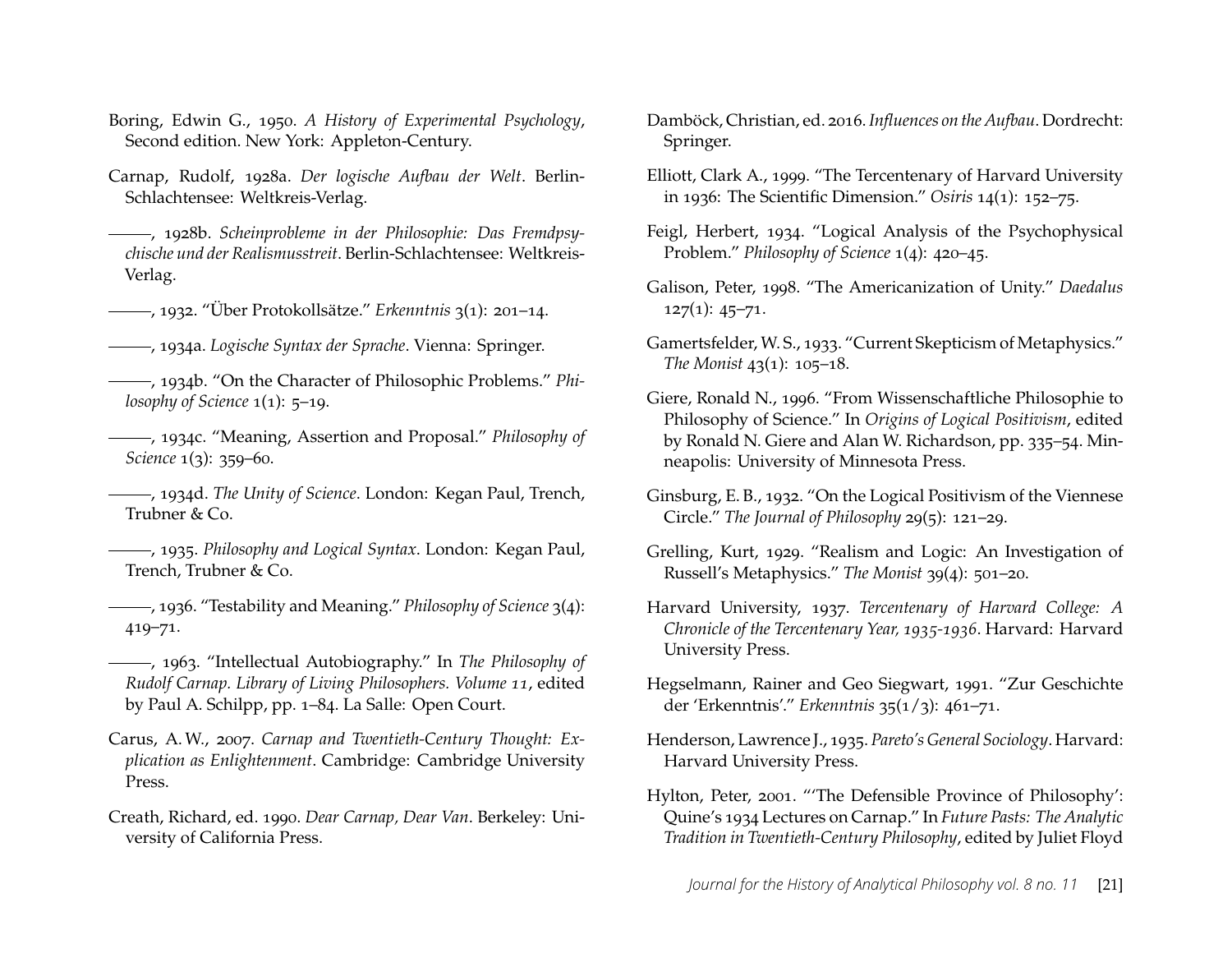and Sanford Shieh, pp. 257–76. New York: Oxford University Press.

- <span id="page-22-3"></span>Howard, Don, 2003. "Two Left Turns Make a Right: On the Curious Political Career of North American Philosophy of Science at Midcentury." In *Logical Empiricism in North America*, edited by Gary L. Hardcastle and Alan W. Richardson, pp. 25–93. Minneapolis: University of Minnesota Press.
- <span id="page-22-0"></span>Katzav, Joel and Krist Vaesen, 2017. "On the Emergence of American Analytic Philosophy." *British Journal for the History of Philosophy* 25(4): 772–98.
- <span id="page-22-5"></span>Klein, Alexander, 2016. "Was James Psychologistic." *Journal for the History of Analytical Philosophy* 4(5): 1–21.
- <span id="page-22-8"></span>Knight, Helen, 1931. "Philosophy in Germany." *Journal of Philosophical Studies* 6(21): 93–101.
- <span id="page-22-7"></span>Leitgeb, Hannes and A. W. Carus, 2020. Rudolf Carnap. The Stanford Encyclopedia of Philosophy, [https://plato.stanford.](https://plato.stanford.edu/archives/sum2020/entries/carnap) [edu/archives/sum2020/entries/carnap](https://plato.stanford.edu/archives/sum2020/entries/carnap).
- <span id="page-22-10"></span>Lenzen, V. F., 1932. "Review: Philosophical Aspects of Modern Science by C. E. M. Joad." *The Journal of Philosophy* 29(21): 583– 85.
- <span id="page-22-13"></span>Lewis, C. I., 1929. *Mind and the World-Order*. New York: Charles Scribner's Sons.
- <span id="page-22-14"></span>, 1934. "Experience and Meaning." *The Philosophical Review* 43(2): 125–46.
- <span id="page-22-9"></span>Liebert, Arthur, 1936. "Contemporary German Philosophy." *The Philosophical Review* 45(1): 26–60.
- <span id="page-22-1"></span>Limbeck-Lilienau, Christoph, 2010. "Rudolf Carnap und die Philosophie in Amerika. Logischer Empirismus, Pragma-

tismus, Realismus. In Stadler, F. (ed.). Vertreibung: Transformation und Rückkehr der Wissenschaftstheorie" In *Vertreibung: Transformation und Rückkehr der Wissenschaftstheorie*, edited by Friedrich Stadler, pp. 85–164. Vienna: Lit.

- <span id="page-22-6"></span>Misak, Cheryl, 2016. "The Subterranean Influence of Pragmatism on the Vienna Circle: Peirce, Ramsey, Wittgenstein." *Journal for the History of Analytical Philosophy* 4(5): 1–15.
- <span id="page-22-11"></span>Morris, Charles W., 1933. "Review of Vers le Concret: Études d'Historie de la Philosophie Contemporaine by Jean Wahl." *The Journal of Philosophy* 30(26): 714–16.
- <span id="page-22-12"></span>, 1934. "Pragmatism and Metaphysics." *The Philosophical Review* 43(6): 549–64.
- <span id="page-22-19"></span>, 1935a. "The Relation of the Formal and Empirical Sciences within Scientific Empiricism." *Erkenntnis* 5: 6–16.
- <span id="page-22-15"></span>Parry, W. T., 1932. Implication. Ph.D. Dissertation, Harvard University.
- <span id="page-22-17"></span>Popper, Karl. (1935). *Logik der Forschung*. Vienna: Julius Springer Verlag.
- <span id="page-22-16"></span>Quine, W. V., 1932. The Logic of Sequences. A Generalization of Principia Mathematica. Ph.D. Dissertation, Harvard University.

<span id="page-22-18"></span>, 1934. "Lectures on Carnap." In [Creath](#page-21-16) [\(1990\)](#page-21-16), pp. 45–103.

- <span id="page-22-2"></span>Reichenbach, Hans, 1938. *Experience and Prediction*. Chicago: University of Chicago Press.
- <span id="page-22-4"></span>Reisch, George, 2005. *How the Cold War Transformed Philosophy of Science. To the Icy Slopes of Logic*. Cambridge: Cambridge University Press.